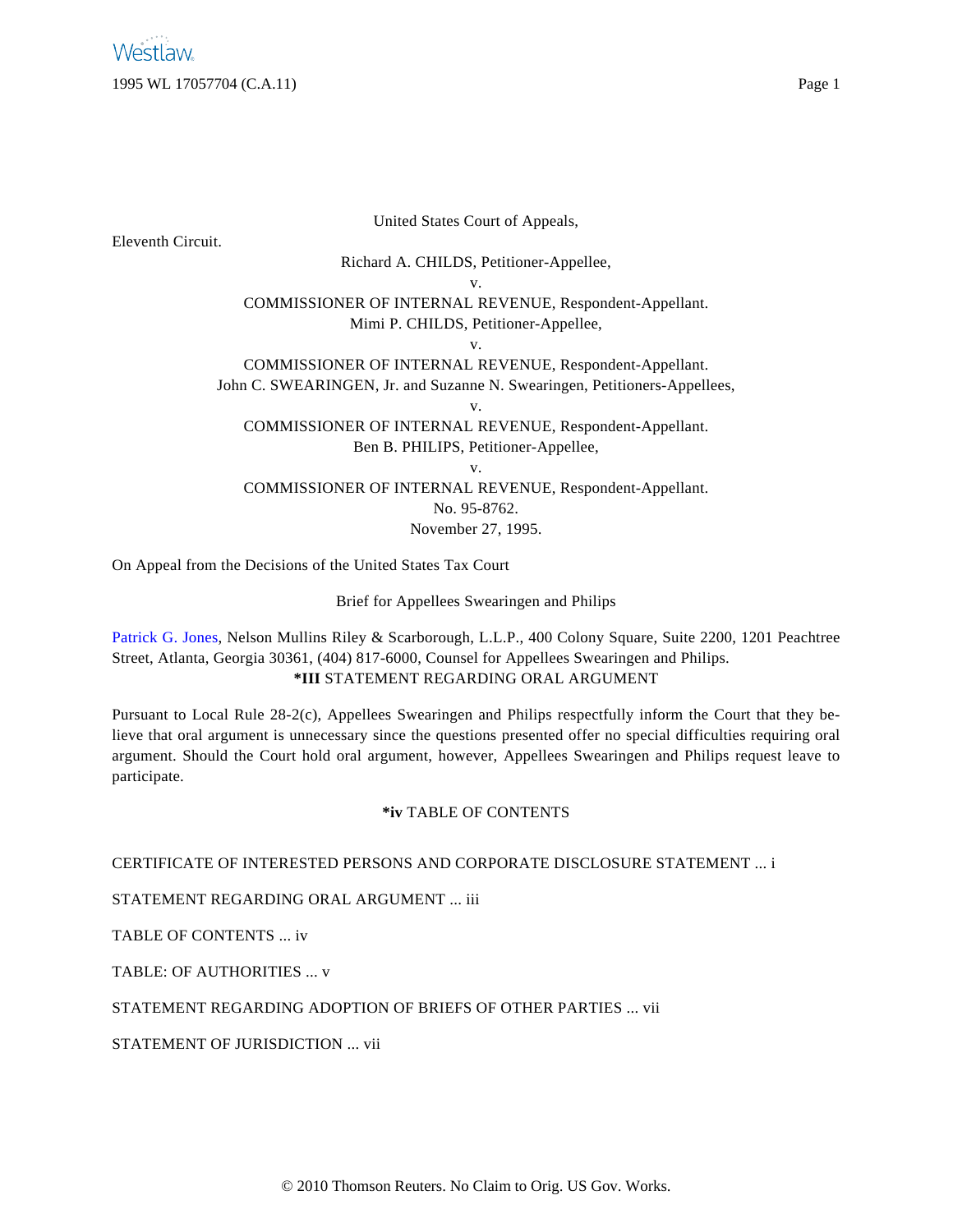### STATEMENT OF THE CASE ... 2

I. Course of Proceedings and Disposition Below ... 2

II. Statement of the Facts ... 2

A. Background of the Lawsuits ... 2

B. Garrett Litigation ... 4

C. Jones Litigation ... 9

D. Tax Treatment ... 12

III. Standard of Review ... 13

SUMMARY OF ARGUMENT ... 13

ARGUMENT ... 16

THE TAX COURT CORRECTLY HELD THAT THE SHAREHOLDERS' RIGHTS TO RECEIVE PAY-MENTS FOR LEGAL FEES IN THE FUTURE UNDER THE SETTLEMENT AGREEMENTS WERE NOT FUNDED AND DID NOT CONSTITUTE "PROPERTY" UNDER CODE SECTION 83 ... 16

A. The Tax Court's Opinion and the Commissioner's Arguments ... 16

B. The Liability Carriers and First Executive Were the Obligors, and Their Obligations Were Not Funded ... 21

C. The Tax Court Applied the Correct Definition of Funding ... 27

CONCLUSION ... 31

#### **\*v** TABLE OF AUTHORITIES

Cases

*[Adair v. Commissioner](http://www.westlaw.com/Find/Default.wl?rs=dfa1.0&vr=2.0&DB=1620&FindType=Y&SerialNum=1985007049),* [50 T.C.M. 620 \(1985\)](http://www.westlaw.com/Find/Default.wl?rs=dfa1.0&vr=2.0&DB=1620&FindType=Y&SerialNum=1985007049) ... 24

\**[Centre v. Commissioner](http://www.westlaw.com/Find/Default.wl?rs=dfa1.0&vr=2.0&DB=838&FindType=Y&SerialNum=1971290034),* [55 T.C. 16 \(1970\)](http://www.westlaw.com/Find/Default.wl?rs=dfa1.0&vr=2.0&DB=838&FindType=Y&SerialNum=1971290034) ... 19, 24

\**[Minor v. United States,](http://www.westlaw.com/Find/Default.wl?rs=dfa1.0&vr=2.0&DB=350&FindType=Y&SerialNum=1985148622)* [772 F.2d 1472 \(9th Cir. 1985\)](http://www.westlaw.com/Find/Default.wl?rs=dfa1.0&vr=2.0&DB=350&FindType=Y&SerialNum=1985148622) ... 19, 24, 26, 31

\**[Sproull v. Commissioner,](http://www.westlaw.com/Find/Default.wl?rs=dfa1.0&vr=2.0&DB=838&FindType=Y&SerialNum=1951287377)* [16 T.C. 244 \(1951\)](http://www.westlaw.com/Find/Default.wl?rs=dfa1.0&vr=2.0&DB=838&FindType=Y&SerialNum=1951287377), *aff'd,* [194 F.2d 541 \(6th Cir. 1952\)](http://www.westlaw.com/Find/Default.wl?rs=dfa1.0&vr=2.0&DB=350&FindType=Y&SerialNum=1952200085) ... 19, 24

Statutes

[\\*Internal Revenue Code of 1986, § 83\(a\)](http://www.westlaw.com/Find/Default.wl?rs=dfa1.0&vr=2.0&DB=1012823&DocName=26USCAS83&FindType=L&ReferencePositionType=T&ReferencePosition=SP_8b3b0000958a4) ... 2, 12, 13, 15, 17-20, 23-26, 30, 31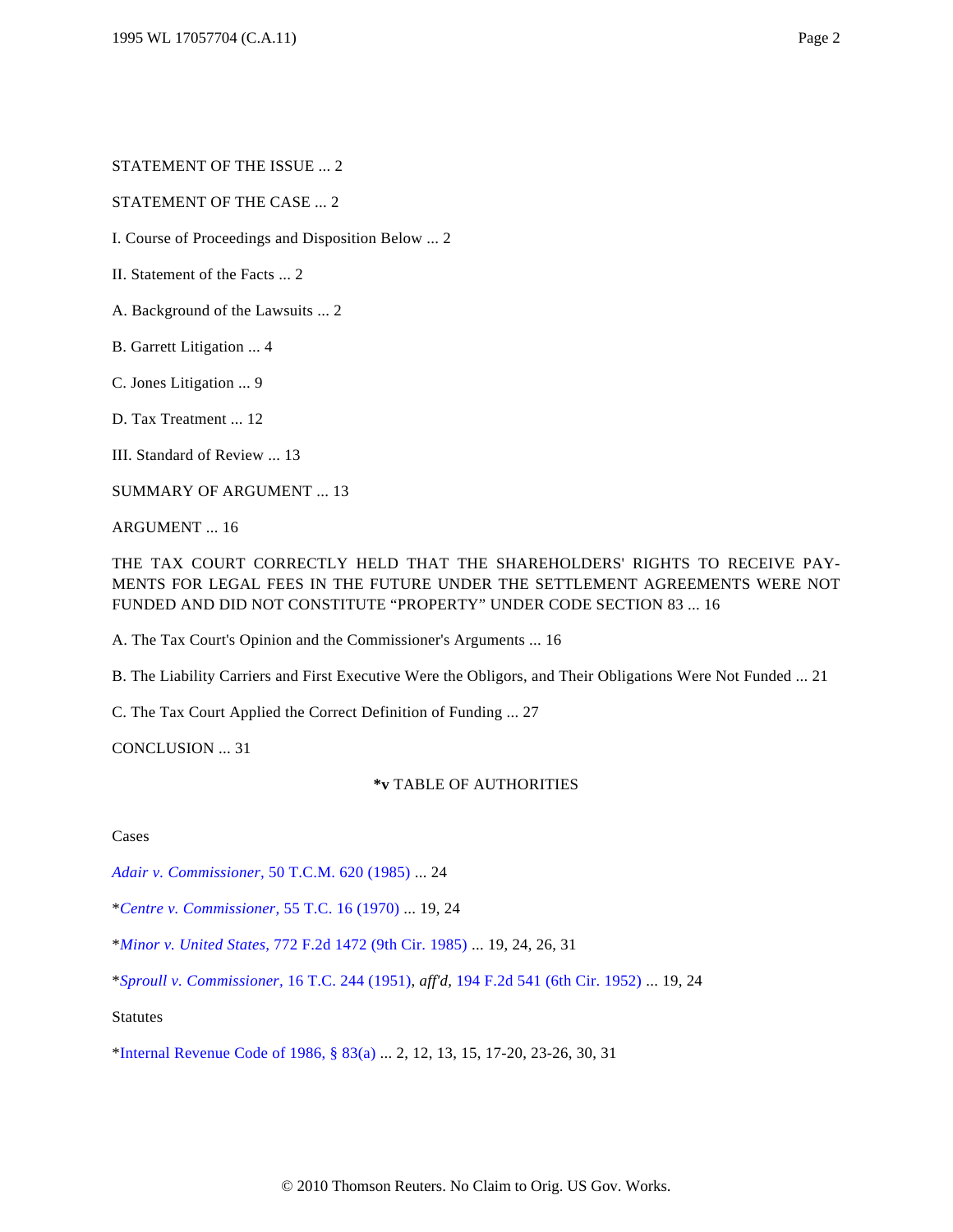[Internal Revenue Code of 1986, § 130](http://www.westlaw.com/Find/Default.wl?rs=dfa1.0&vr=2.0&DB=1012823&DocName=26USCAS130&FindType=L) ... 27

Regulations

[\\*Treas. Reg. § 1.83-3\(a\)](http://www.westlaw.com/Find/Default.wl?rs=dfa1.0&vr=2.0&DB=1016188&DocName=26CFRS1.83-3&FindType=L&ReferencePositionType=T&ReferencePosition=SP_7b9b000044381) [\(1\)](http://www.westlaw.com/Find/Default.wl?rs=dfa1.0&vr=2.0&DB=1016188&DocName=26CFRS1.83-3&FindType=L) ... 24

[\\*Treas. Reg. § 1.83-3\(e\)](http://www.westlaw.com/Find/Default.wl?rs=dfa1.0&vr=2.0&DB=1016188&DocName=26CFRS1.83-3&FindType=L&ReferencePositionType=T&ReferencePosition=SP_7fdd00001ca15) ... 19, 27, 31

Rulings

[Rev. Rul. 79-220, 1979-2 C.B. 74 ... 28, 29, 31](http://www.westlaw.com/Find/Default.wl?rs=dfa1.0&vr=2.0&DB=1048&FindType=Y&SerialNum=1979020295)

[Priv. Ltr. Rul. 8113107 \(Dec. 31, 1980\)](http://www.westlaw.com/Find/Default.wl?rs=dfa1.0&vr=2.0&DB=0004309&FindType=Y&SerialNum=1980034226) ... 29

[Priv. Ltr. Rul. 8325100 \(Mar. 23, 1983\)](http://www.westlaw.com/Find/Default.wl?rs=dfa1.0&vr=2.0&DB=0004309&FindType=Y&SerialNum=1983037084) ... 30

[Priv. Ltr. Rul. 8329070 \(April 21 1983\)](http://www.westlaw.com/Find/Default.wl?rs=dfa1.0&vr=2.0&DB=0004309&FindType=Y&SerialNum=1983037464) ... 30

[Priv. Ltr. Rul. 8418105 \(Jan. 31, 1984\)](http://www.westlaw.com/Find/Default.wl?rs=dfa1.0&vr=2.0&DB=0004309&FindType=Y&SerialNum=1984041450) ... 30

[Priv. Ltr. Rul. 8439012 \(June 22, 1984\)](http://www.westlaw.com/Find/Default.wl?rs=dfa1.0&vr=2.0&DB=0004309&FindType=Y&SerialNum=1984043027) ... 30

[Priv. Ltr. Rul. 8509023 \(Nov. 29, 1984\)](http://www.westlaw.com/Find/Default.wl?rs=dfa1.0&vr=2.0&DB=0004309&FindType=Y&SerialNum=1984038732) ... 30

[Priv. Ltr. Rul. 8641039 \(July 15, 1986\)](http://www.westlaw.com/Find/Default.wl?rs=dfa1.0&vr=2.0&DB=0004309&FindType=Y&SerialNum=1986033623) ... 30

[Priv. Ltr. Rul. 8702021 \(Oct. 10, 1986\)](http://www.westlaw.com/Find/Default.wl?rs=dfa1.0&vr=2.0&DB=0004309&FindType=Y&SerialNum=1986034257) ... 30

[Priv. Ltr. Rul. 8711033 \(Dec. 12, 1986\)](http://www.westlaw.com/Find/Default.wl?rs=dfa1.0&vr=2.0&DB=0004309&FindType=Y&SerialNum=1986035714) ... 30

**\*vi** [Priv. Ltr. Rul. 8722035 \(Feb. 27, 1987\)](http://www.westlaw.com/Find/Default.wl?rs=dfa1.0&vr=2.0&DB=0004309&FindType=Y&SerialNum=1987188463) ... 30

[Priv. Ltr. Rul. 8727028 \(April 3, 1987\)](http://www.westlaw.com/Find/Default.wl?rs=dfa1.0&vr=2.0&DB=0004309&FindType=Y&SerialNum=1987190905) ... 30

Miscellaneous

[Gen. Couns. Mem. 39230 \(May 7, 1984\)](http://www.westlaw.com/Find/Default.wl?rs=dfa1.0&vr=2.0&DB=0003002&FindType=Y&SerialNum=1984256453) ... 30

John F. Cooper, *The [Economic Benefit Doctrine: How an Unconditional Right to a Future Benefit Cause](http://www.westlaw.com/Find/Default.wl?rs=dfa1.0&vr=2.0&DB=1186&FindType=Y&ReferencePositionType=S&SerialNum=0102420293&ReferencePosition=273)s a [Current Tax Detriment](http://www.westlaw.com/Find/Default.wl?rs=dfa1.0&vr=2.0&DB=1186&FindType=Y&ReferencePositionType=S&SerialNum=0102420293&ReferencePosition=273),* [71 Marq. L. Rev. 217, 273 \(1988\)](http://www.westlaw.com/Find/Default.wl?rs=dfa1.0&vr=2.0&DB=1186&FindType=Y&ReferencePositionType=S&SerialNum=0102420293&ReferencePosition=273) ... 19

Note: Authorities marked with an asterisk in the margin are those upon which Appellees Swearingen and Philips primarily rely.

#### **\*VII** STATEMENT REGARDING ADOPTION OF BRIEFS OF OTHER PARTIES

Pursuant to Local Rule 28-2(e) and [FRAP 28\(i\)](http://www.westlaw.com/Find/Default.wl?rs=dfa1.0&vr=2.0&DB=1004365&DocName=USFRAPR28&FindType=L), Appellees Swearingen and Philips hereby adopt by reference the Brief of Petitioners-Appellees Childs in its entirety.

#### STATEMENT OF JURISDICTION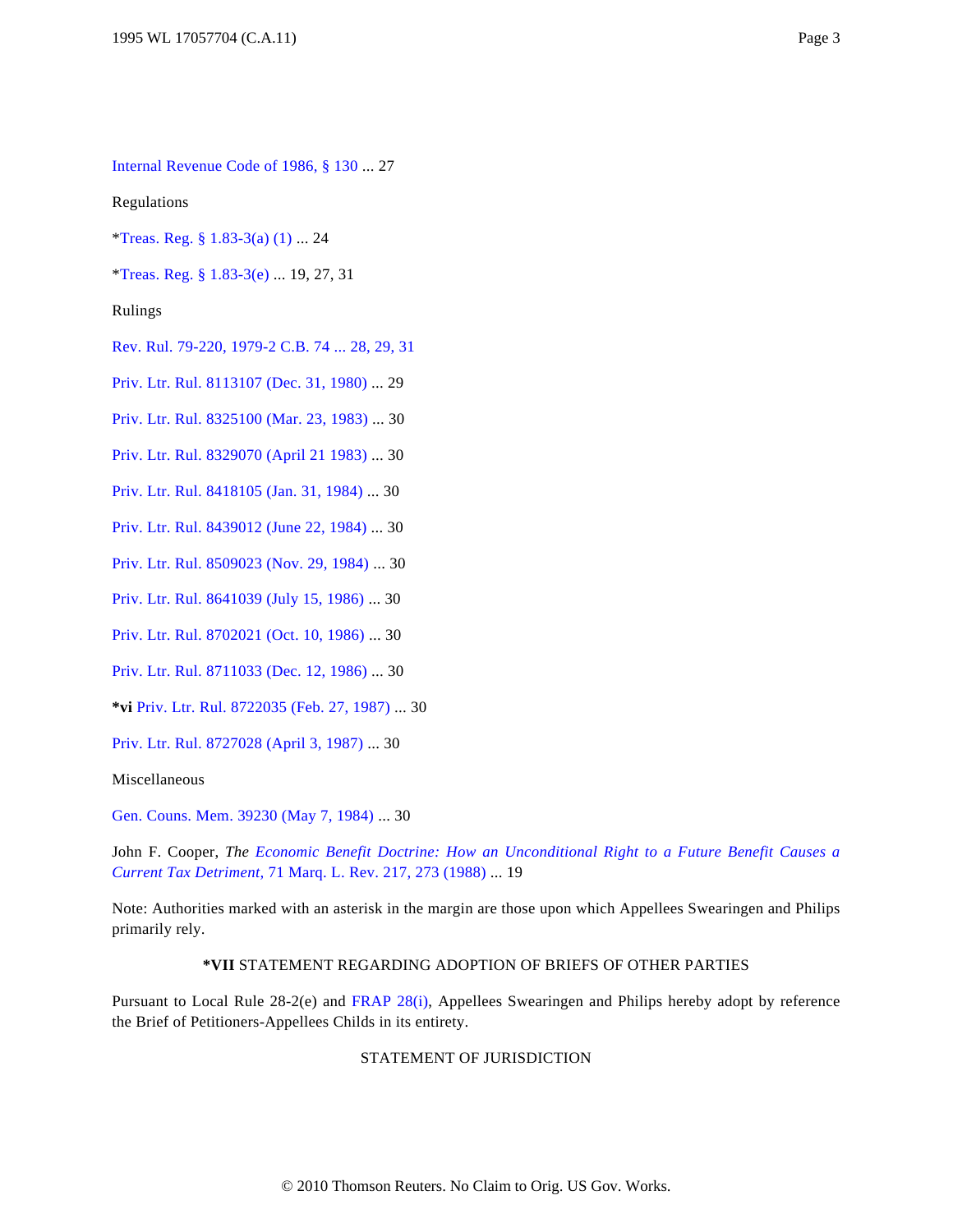Jurisdiction is conferred on this Court by [Section 7482 of the Internal Revenue Cod](http://www.westlaw.com/Find/Default.wl?rs=dfa1.0&vr=2.0&DB=1012823&DocName=26USCAS7482&FindType=L)e of 1986.<sup>[FN1]</sup> This is an appeal by the Commissioner of Internal Revenue from the decisions of the United States Tax Court entered after trial.

FN1. Unless otherwise noted, all statutory references are to the Internal Revenue Code of 1986, as amended and in effect during the years in issue (the "Code"). **\*2** STATEMENT OF THE ISSUE

Whether the Tax Court erred in holding that the taxpayers' rights to receive payments for legal fees in the future under structured settlement agreements were not property under Code [Section 83](http://www.westlaw.com/Find/Default.wl?rs=dfa1.0&vr=2.0&DB=1012823&DocName=26USCAS83&FindType=L).

## STATEMENT OF THE CASE

I. Course of Proceedings and Disposition in the Court Below

The appeal in this case is from the Tax Court's decisions, in consolidated cases, rejecting the Commissioner's determination of deficiencies in Appellees' 1986 and 1987 income taxes. After trial, the Tax Court (Honorable Irene F. Scott) held for the Appellees. The Commissioner appealed.

II. Statement of the Facts

A. Background of the Lawsuits

During 1986 and 1987, Appellees John C. Swearingen, Jr. ("Swearingen"), Ben B. Philips ("Philips") and Richard A. Childs ("Childs") practiced law in Columbus, Georgia as shareholders (collectively the "Shareholders") of Swearingen, Childs & Philips, P.C., a professional corporation (the "Professional Corporation"). Swearingen, Childs and Philips were the only shareholders of the Professional Corporation. Doc. 80 at 4. [FN2]

FN2. "Doc." references are to the documents in the original record as numbered by the Clerk of the Tax Court and transmitted to this Court. "Ex." references are to the separately certified exhibits that were attached to the parties' several stipulations of facts or admitted at trial.

On September 21, 1984, Jermeral C. Garrett ("Garrett"), a minor, was severely injured as a result of an explosion and fire that occurred at the premises where he lived with his mother, Annette Jones ("Mrs. Jones"), and his stepfather, Willie James Jones ("Mr. Jones"). Mr. Jones was also severely injured as a result of the explosion and fire, and he died from his injuries on October 12, 1984. *Id.* at 5.

On October 17, 1984, Swearingen, Childs and Philips, individually, and the Professional Corporation, agreed to represent Mrs. Jones, individually and on behalf of Garrett and as administratrix of the Estate of Mr. Jones, pursuant to a contingency fee agreement (the "Fee Agreement"). Under the Fee Agreement, Swearingen, Childs and Philips individually, and the Professional Corporation, were entitled to receive as attorneys' fees a sum equal to (i) 33-1/3% of the gross amount(s) recovered on behalf of Mrs. Jones, individually and as administratrix of the Estate of Mr. Jones and on behalf of her son Garrett, if the case(s) were settled before suit was tried, and (ii) 40% of any gross amount(s) recovered if the case(s) were settled after suit was tried. The Fee Agreement provided that if nothing was recovered on behalf of the plaintiffs or paid upon the claim(s) or cause(s) of action, then the Shareholders and the Professional Corporation received nothing for their services rendered. *Id.* at 5-6.

B. Garrett Litigation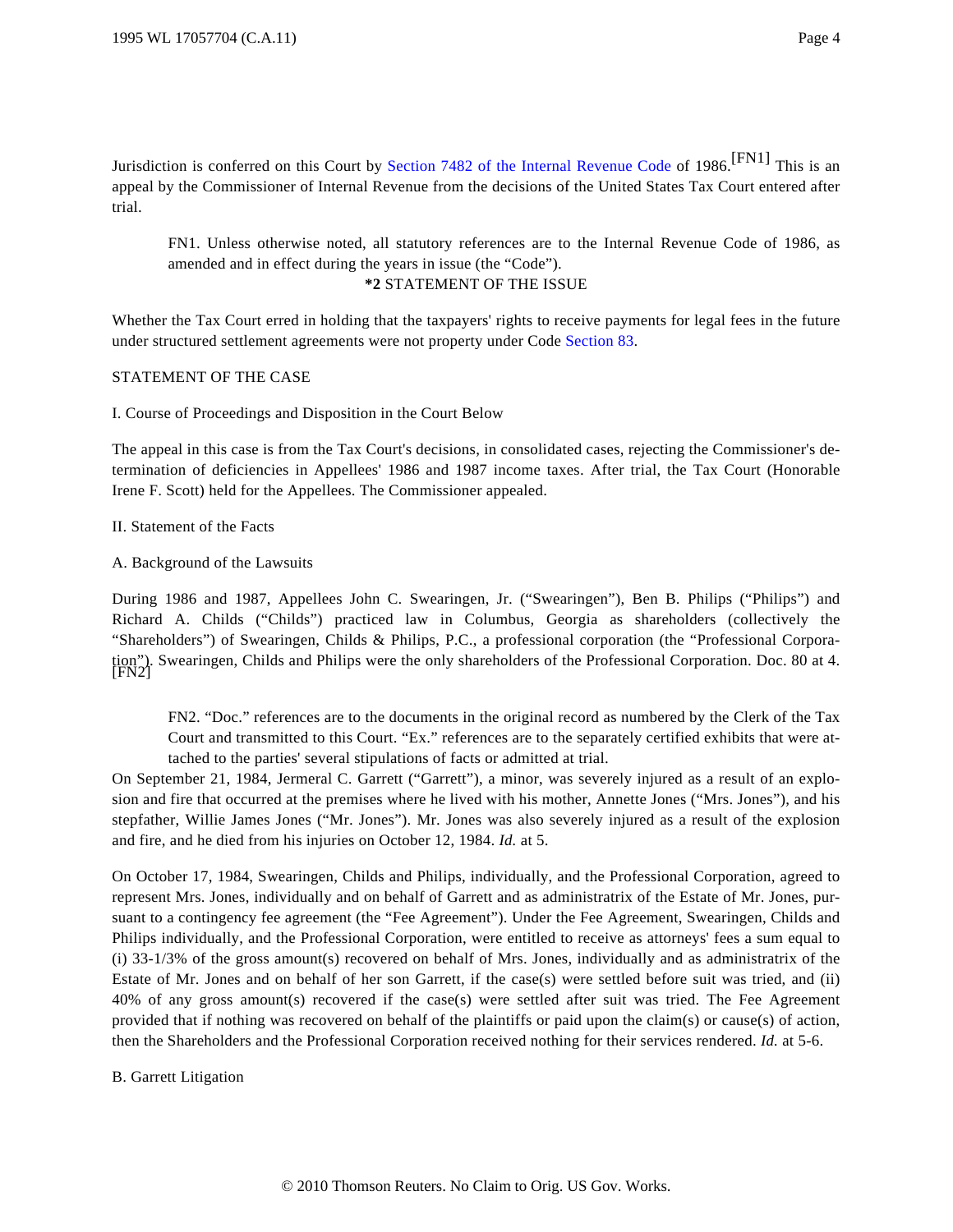On May 7, 1985, Garrett, acting by and through Mrs. Jones, and Mrs. Jones individually, brought suit against Columbus Propane Gas Service, Inc. ("Columbus Propane") in the United States District Court for the Middle District of Georgia (the "Garrett Litigation"). Garrett and Mrs. Jones were represented by Swearingen, Childs and Philips pursuant to the Fee Agreement. *Id.* at 7-8.

The liability insurance carriers for Columbus Propane were Georgia Casualty & Surety Company ("Georgia Casualty") and Stonewall Insurance Company ("Stonewall") (collectively the "Liability Carriers" and individually a "Liability Carrier"). Georgia Casualty was Columbus Propane's primary insurance carrier, with a policy limit of \$1,000,000, while Stonewall was the secondary insurer that provided excess (umbrella) insurance coverage to Columbus Propane in excess of \$1,000,000 up to \$10,000,000. *Id.* at 7-8.

The trial in the Garrett Litigation was scheduled to commence on March 24, 1986. Around the middle of March a tentative settlement of the Garrett Litigation was reached, which required court approval because Garrett was a minor. Court approval was received on April 25, 1986. *Id.* at 8-10.

On that same date, Mrs. Jones, as next friend and mother of Garrett, and Mollie Hood ("Mrs. Hood"), as Garrett's guardian, executed a Release and Indemnity Agreement (the "Garrett Settlement Agreement"). *Id.* at 10; Exs. 9-I and 11-K, Ex. "B". Under the Garrett Settlement Agreement, the Liability Carriers, acting as independent contractors and as liability insurers for Columbus Propane, agreed to obtain payments in accordance with the Agreement. The Garrett Settlement Agreement provided for both lump sum payments and structured payments in accordance with a payment schedule set forth therein. Doc. 80 at 10; Doc. 66 at ¶ 28; Ex. 11-K, Ex. "B," ¶ VI.

Under the Garrett Settlement Agreement, the structured payments were to be made or paid through annuities purchased from Executive Life Insurance Company ("Executive Life"), or such other assignee as Georgia Casualty and Stonewall designated, subject to ratification by Garrett's guardian. The parties agreed that Executive Life or other assignee so designated would at all times be directly responsible for the structured payments; however, Georgia Casualty and Stonewall were likewise responsible for the structured payments on a pro rata basis consistent with the premiums paid by each company. Doc. 80 at 10-11; Doc. 66 at ¶ 32; Ex. 11-K, Ex. "B," ¶ VII.

The Garrett Settlement Agreement provided that Georgia Casualty and Stonewall would not segregate or set aside specific assets to fund any payments made thereunder, it being understood and agreed that Garrett and his lawful guardian were general creditors of the Liability Carriers to the extent of their respective obligations for the payments made under the Agreement. Doc. 80 at 11; Doc. 66 at ¶33; Ex. 11-K, Ex. "B," ¶ VIII.

The Garrett Settlement Agreement also provided that Georgia Casualty and Stonewall or their assignees "shall be the owner of any annuity policies issued to fund the payments set forth herein and said entities shall retain all rights of ownership." Doc. 80 at 10-11; Doc. 66 at ¶ 35; Ex. 11-K, Ex. "B," ¶ XI.

The Garrett Settlement Agreement also provided that neither Garrett, his guardian, his heirs, beneficiaries or assigns had the right to accelerate, commute or otherwise reduce to present value the payments scheduled therein, nor did they have the right to transfer, assign, anticipate, mortgage or otherwise encumber in advance any payment or part of any payment due therein. Doc. 80 at 14; Doc. 66 at ¶ 37; Ex. 11-K, Ex. "B," ¶ XIII.

The Garrett Settlement Agreement further provided that Georgia Casualty and Stonewall could make a "qualified assignment," within the meaning of Code Sections  $130(c)$  and  $104(a)$  [\(2\)](http://www.westlaw.com/Find/Default.wl?rs=dfa1.0&vr=2.0&DB=1012823&DocName=26USCAS104&FindType=L), of their obligations to make periodic payments required under the Agreement, to First Executive Corporation ("First Executive"), the sole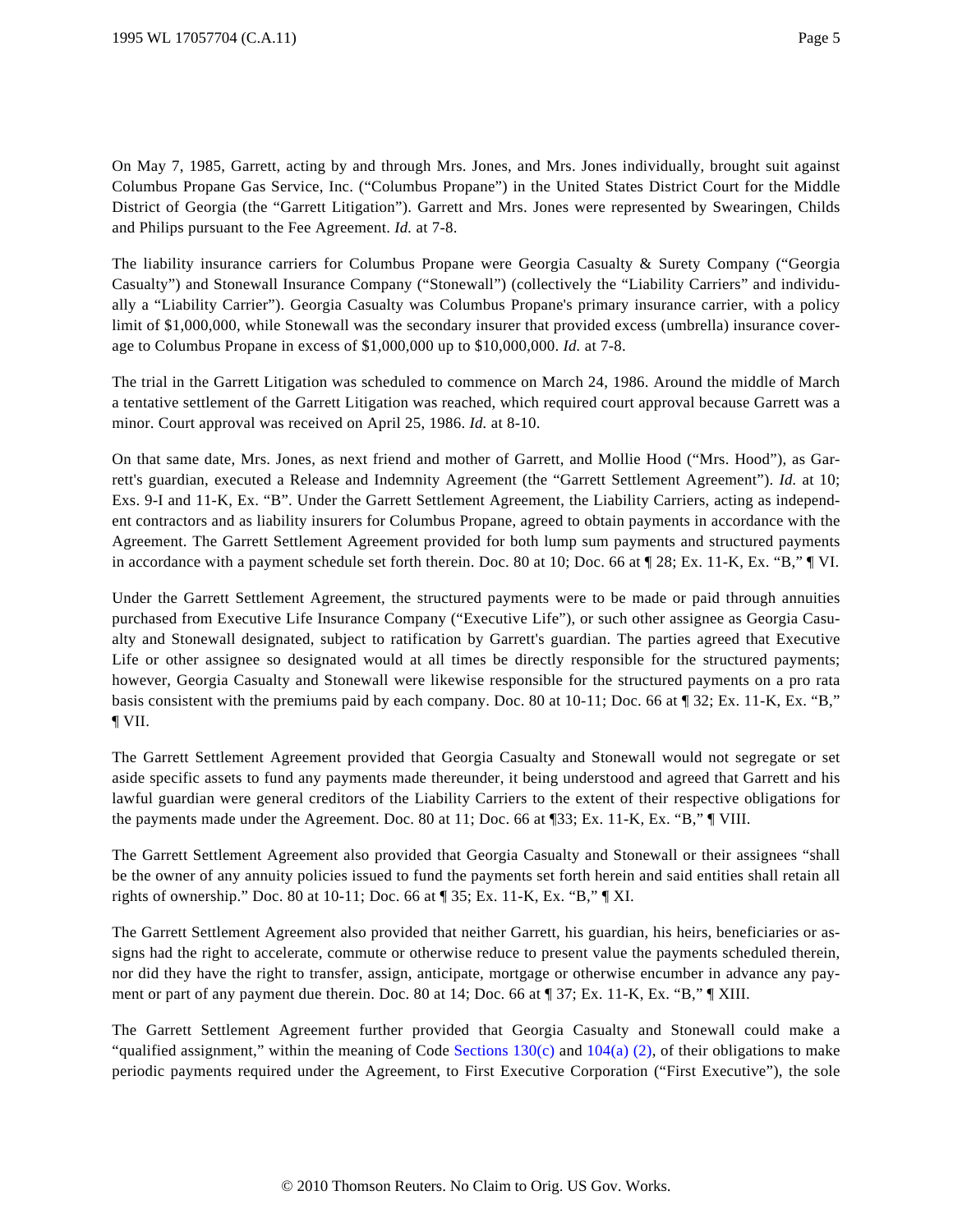shareholder of Executive Life, or such other assignee as they may designate, subject to ratification by Garrett's guardian. Garrett's guardian also acknowledged that in the event of such an assignment, the assignee (First Executive) was to assume the same obligations, rights and duties as the assignor. However, such an assignment did not discharge the liability of Georgia Casualty or Stonewall to the extent of their pro rata obligation for the periodic payments under the Garrett Settlement Agreement. Doc. 80 at 14; Doc. 66 at ¶ 34; Ex. 11-K, Ex. "B," ¶ IX.

Under the Assignment and Assumption Agreement (the "Garrett Assignment"), Georgia Casualty and Stonewall assigned to First Executive, and First Executive assumed, the obligations of Georgia Casualty and Stonewall to make the payments to the plaintiffs in the Garrett Litigation as set forth in the Schedule of Structured Payments attached thereto as Exhibit C. Doc. 80 at 14. In consideration of the assumption by First Executive of the obligations described in the immediately preceding paragraph, Georgia Casualty and Stonewall agreed to deliver to First Executive a sum sufficient to purchase an annuity that would provide adequate payments to First Executive to enable it to meet such obligations, plus a fee as determined by First Executive. Doc. 80 at 11 and 14; Ex. 22-V, ¶ 2. In order to meet its payment obligations under the Garrett Assignment, First Executive agreed to purchase an annuity from Executive Life after receiving the payments from Georgia Casualty and Stonewall. First Executive purchased six annuity contracts from Executive Life, with each of the Shareholders being named an annuitant under one annuity contract (the "Garrett Annuities"). Doc. 80 at 14; Ex. 22-V, ¶ 3.

#### The Garrett Assignment provided as follows:

The parties to this Agreement agree (1) that any periodic payments hereunder shall not be capable of being accelerated, deferred, increased, or decreased by Jones, Hood, Garrett, or any other recipient hereunder and (2) that said persons, or any other recipient hereunder, shall not have, by reason of this Agreement, any right against First Executive other than the rights of a general creditor.

## Ex. 22-V, ¶ 5; Doc. 80 at 15.

First Executive was the owner of each of the annuity contracts. As owner, First Executive had the right to change the annuitants. Doc. 80 at 15. The annuity contracts provided as follows: "Every right and privilege of this certificate belong to the Owner. The Owner needs only the consent of any irrevocable beneficiary to exercise any right or privilege." Ex. 22-V.

Executive Life was placed into conservation proceedings on April 11, 1991 by order of the Superior Court of the State of California for the County of Los Angeles, and an interim order of the Court limited payments to annuitants to 70% of the periodic payments payable to them. Doc. 66 at ¶ 56; Ex. 23-W. First Executive filed for relief under Chapter 11 of the United States Bankruptcy Code on May 13, 1991. Doc. 66 at ¶ 57; Ex. 24-X. Swearingen received the first five structured payments due under his Executive Life annuity contract, but only 70% of the sixth payment. Swearingen wrote to Stonewall and Georgia Casualty calling upon them to pay the 30% shortfall, which Georgia Casualty subsequently paid. Doc. 66 at ¶ 58; Exs. 25-Y and 26-Z; Doc. 80 at 15.

## C. Jones Litigation

On September 18, 1986, Mrs. Jones, individually and as personal representative and administratrix of the Estate of Mr. Jones, brought a wrongful death suit against Columbus Propane in the United States District Court for the Middle District of Georgia, based on the death of her husband (the "Jones Litigation"). Doc. 80 at 15. Mrs. Jones was represented by Swearingen, Childs and Philips. Doc. 66 at ¶¶ 5 and 59; Ex. 27-AA.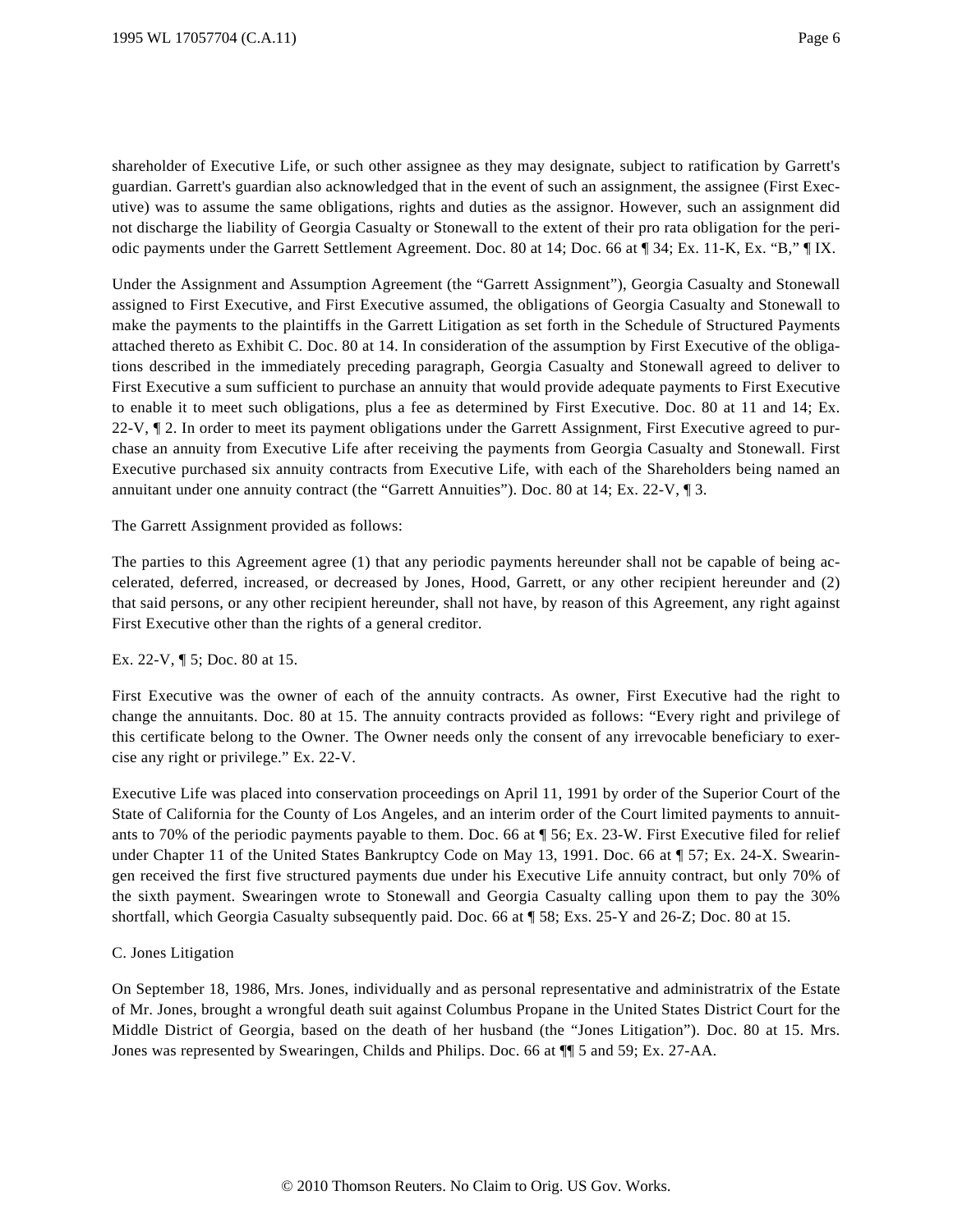A new fee agreement was entered into with respect to the Jones Litigation that was identical to the Fee Agreement entered into in October 1984, except that the fee for settlement after trial was increased from 40% to 45% (the "New Fee Agreement"). Doc. 66 at ¶ 59-a; Ex. 54-BB; Doc. 80 at 16. A jury trial in the Jones Litigation commenced on or about September 14, 1987. Doc. 66 at ¶ 59-b; Exs. 27-AA and 35-AI, p. 2, ¶ II; Doc. 80 at 16.

A settlement was reached in the Fall of 1987. Doc. 80 at 16. On November 11, 1987, Mrs. Jones, individually and as administratrix of the estate and personal representative of Mr. Jones, and Mr. Jones' mother and siblings, executed a Release and Indemnity Agreement (the "Jones Settlement Agreement"). Doc. 80 at 16-17; Doc. 66 at ¶66; Ex. 35-AI. (The Garrett Settlement Agreement and the Jones Settlement Agreement will be hereinafter referred to collectively as the "Settlement Agreements.") In consideration for certain payments to be made under the Jones Settlement Agreement, Mrs. Jones and the estate's beneficiaries agreed to release their claims against Columbus Propane and the other entities and individuals named therein. Stonewall, the excess insurance carrier, agreed to make a lump sum payment in the amount of \$464,431.00 to Mrs. Jones, individually and as the administratrix and representative of the estate of Mr. Jones, and Swearingen, Childs, Philips and the Professional Corporation, with Mrs. Jones' portion to be used to satisfy the claims of all beneficiaries of the Estate of Mr. Jones. Stonewall also agreed to make certain structured payments through annuities purchased from Manufacturers Life Insurance Company ("Manufacturers Life"). Doc. 80 at 17; Ex. 35-AI. The Jones Settlement Agreement provided that structured payments would be made to Swearingen, Childs and Philips for their attorneys' fees. Doc. 66 at ¶ 68; Ex. 35-AI, ¶ V.3.

Under the Jones Settlement Agreement, Stonewall was entitled to make a "qualified assignment" of its obligations to make future and structured payments under the Agreement pursuant to Code [Section 130\(c\)](http://www.westlaw.com/Find/Default.wl?rs=dfa1.0&vr=2.0&DB=1012823&DocName=26USCAS130&FindType=L&ReferencePositionType=T&ReferencePosition=SP_4b24000003ba5) to Manulife Service Corporation ("Manulife"). If this assignment was made, Manulife was to be directly responsible for the structured payments. Manulife's obligations for the payments were guaranteed by Manufacturers Life pursuant to a Guaranty Agreement in the form attached to the Jones Settlement Agreement. Doc. 80 at 18; Doc. 66 at ¶ 69; Ex. 35-AI, ¶ VI, Ex. "A". A Qualified Assignment and Consent Agreement was never executed by any of the Shareholders' with respect to their attorneys' fees. Doc. 2 at pp. 210-11, and 215-16; Exs. 79-CA and 81-CC.

Under the Jones Settlement Agreement, following the payment by Stonewall of the premium necessary to fund the structured payments, Stonewall remained obligated to the structured payment recipients on a pro tanto basis to the extent that the obligation for future periodic payments was not first satisfied by Manulife or Manufacturers Life. Exs. 35-AI, ¶ VI; and Ex. 79-CA.

The Jones Settlement Agreement also provided that no party receiving future payments thereunder had the right to accelerate, commute or otherwise reduce to present value the payments scheduled therein, and no party had the right to transfer, assign, mortgage or encumber in advance any scheduled payments set forth therein. Ex. 35-AI, ¶ X; Doc 80 at 19.

On November 11, 1987, Mrs. Jones and the Professional Corporation signed a Notice of Settlement, Satisfaction and Dismissal that dismissed with prejudice all claims in the Jones Litigation, which was filed with the United States District Court for the Northern District of Georgia on November 12, 1987. Doc. 80 at 19; Exs. 36-AJ and 84-CF.

Stonewall purchased three annuity contracts from Manufacturers Life, with each of the Shareholders being named an annuitant under one of them (the "Jones Annuities"). Stonewall is the owner of all three of the Jones Annuities, with all rights of ownership, including the right to change the annuitants. Doc. 80 at 19; Exs. 42-AP,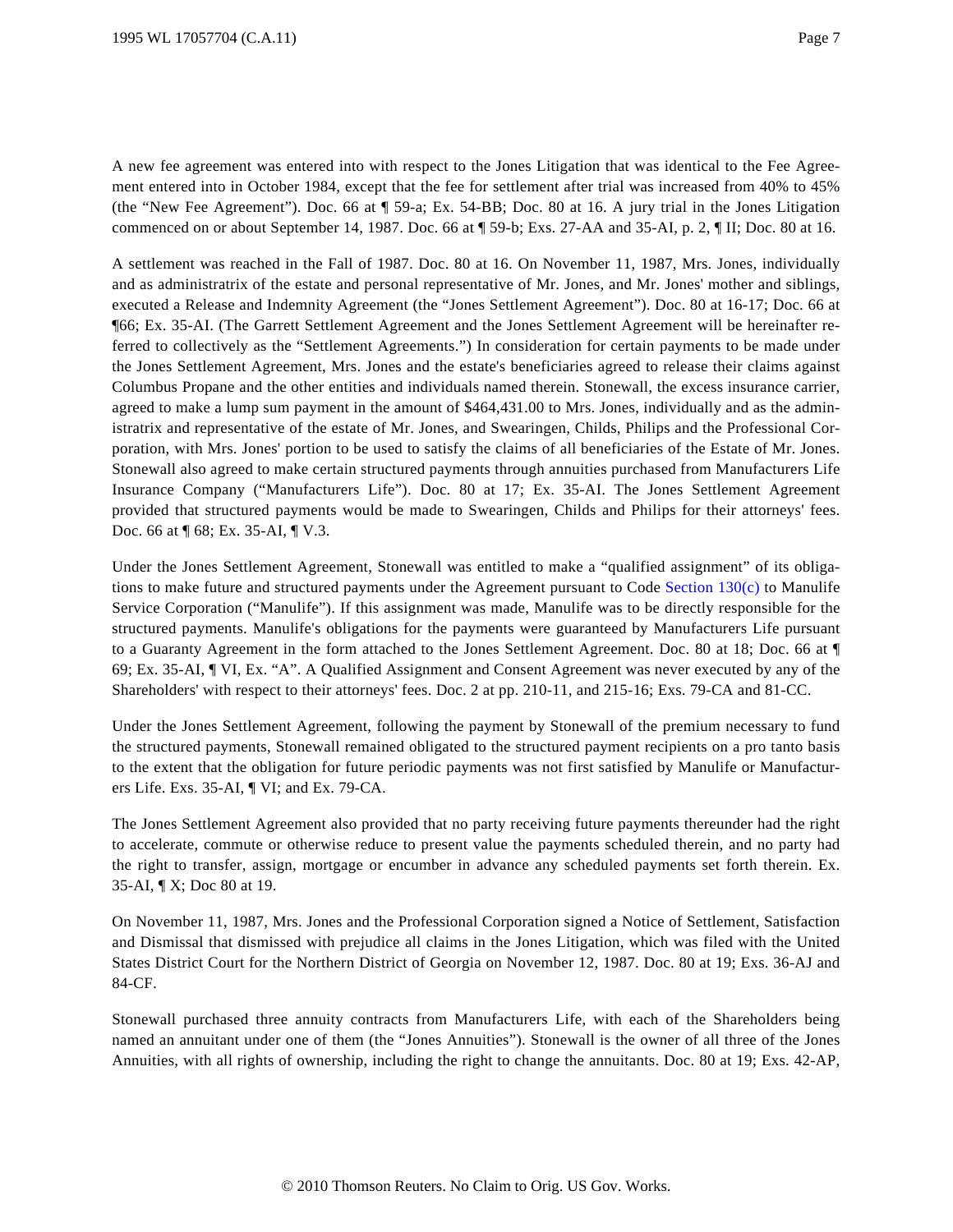43-AQ and 44-AR. Under the Jones Annuities, the annuitants -- Swearingen, Childs and Philips -- did not have the right to assign the payments, accelerate the payments, designate the payee, change the terms or times of payments, transfer or sell the payments, or designate a new beneficiary. Doc. 80 at 19.

#### D. Tax Treatment

The Appellees are cash basis taxpayers; thus, they did not report any income in 1986 resulting from the structured portion of the Garrett Litigation because no structured payments were received by them, either actually or constructively, during that year. In 1987 the Appellees included in gross income the structured settlement payments actually received by them in that year from the Garrett Litigation settlement. None of the Appellees reported any income in 1987 resulting from the structured portion of the Jones Litigation because no structured payments were received by them, either actually or constructively, during that year.

The Commissioner took the position in her Notice of Deficiency for each of the Shareholders that, under Code [Section 83](http://www.westlaw.com/Find/Default.wl?rs=dfa1.0&vr=2.0&DB=1012823&DocName=26USCAS83&FindType=L), the fair market value of each Shareholder's right to receive payments under his annuities was includable in his gross income for the taxable year in which each such annuity was purchased. Code [Section 83](http://www.westlaw.com/Find/Default.wl?rs=dfa1.0&vr=2.0&DB=1012823&DocName=26USCAS83&FindType=L) was the only authority cited in each Notice of Deficiency in support of the Commissioner's position. In her Answers the Commissioner also took the position that the amounts used to purchase the annuities were "constructively received" by the Shareholders in the taxable years when the annuities were purchased. The Tax Court held for the Appellees on all issues and the Commissioner appealed.

#### III. Standard of Review

The Tax Court's decisions are subject to *de novo* review by this Court.

## SUMMARY OF ARGUMENT

This case concerns the tax treatment of the Shareholders' rights to receive payments for legal fees in the future under the Settlement Agreements. The issue is a straightforward one -- are such rights "property" for purposes of Code [Section 83](http://www.westlaw.com/Find/Default.wl?rs=dfa1.0&vr=2.0&DB=1012823&DocName=26USCAS83&FindType=L). More specifically, were the promises to pay money to the Shareholders under the Settlement Agreements "funded" for purposes of Code [Section 83](http://www.westlaw.com/Find/Default.wl?rs=dfa1.0&vr=2.0&DB=1012823&DocName=26USCAS83&FindType=L).

The Commissioner makes three principal arguments in support of her position that such promises were not funded. First, the Tax Court incorrectly identified the Liability Carriers as the obligors, whereas the correct obligors were the Shareholders' clients. The Commissioner argues that if the Tax Court's test is applied to the clients, their promises were funded, if not paid in full, by the transfer to the Shareholders of a portion of the clients' right to receive payments of money from the Liability Carriers in the future. Because the rights to future payments from the Liability Carriers that the clients transferred to the Shareholders are not subject to the claims of the clients' creditors, the clients's promises are funded and constitute property for purposes of Code [Section 83](http://www.westlaw.com/Find/Default.wl?rs=dfa1.0&vr=2.0&DB=1012823&DocName=26USCAS83&FindType=L). The Commissioner also argues that for purposes of the funding test, the obligor must be the person or entity for whom the taxpayer performed services; therefore, only the clients can be obligors.

The primary flaw in the Commissioner's argument is that she assumes there can be only one obligor. Neither the Code nor the Regulations contain such a limitation. In fact, the Regulations contemplate that there can be more than one obligor. In the Jones litigation, Stonewall is the obligor, and because it owns the Jones Annuities, those annuities are not beyond the reach of Stonewall's creditors. Thus, Stonewall's promises were not funded. Concerning the Garrett litigation, the Tax Court is correct that the Liability Carriers are obligors. However, it is sub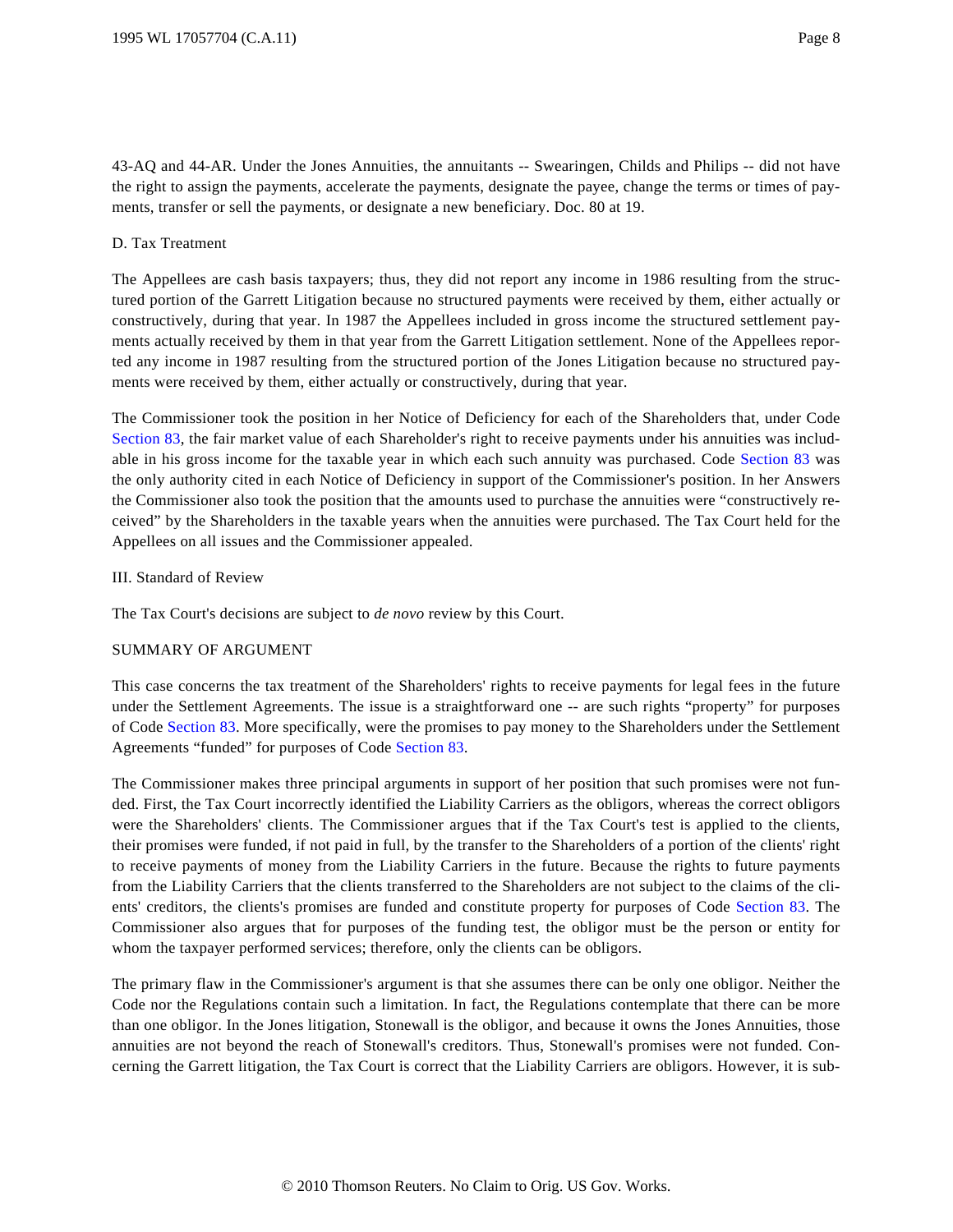mitted that First Executive is also an obligor because it assumed the obligations of the Liability Carriers. While the funds to purchase the Garrett Annuities and the Garrett Annuities themselves are beyond the reach of the Liability Carriers' creditors, the Garrett Annuities are not beyond the reach of the creditors of First Executive. Thus, the promises to pay in the Garrett Litigation were not funded either.

With respect to the Commissioner's argument that only the person for whom the services are performed can be the obligor for purposes of Code [Section 83](http://www.westlaw.com/Find/Default.wl?rs=dfa1.0&vr=2.0&DB=1012823&DocName=26USCAS83&FindType=L), this is in direct conflict with case law and the Regulations. Moreover, regardless of who the obligors are, in both the Jones Litigation and Garrett Litigation, the Shareholders did not have a nonforfeitable interest in the Jones Annuities or Garrett Annuities. Thus, under the Tax Court's test, none of the promises were funded.

The Commissioner argues that "forfeitability" is not relevant in determining whether "property" has been transferred, but is relevant only in determining when a taxpayer who receives property as payment for services must take the value of that property into income under Code [Section 83](http://www.westlaw.com/Find/Default.wl?rs=dfa1.0&vr=2.0&DB=1012823&DocName=26USCAS83&FindType=L). The Commissioner, however, confuses "forfeitability" with the concept of "substantial risk of forfeiture." The "substantial risk of forfeiture" test applies only if "property" has been transferred in connection with the performance of services. The concept of "forfeitability" applies in determining whether what has been transferred is in fact property. The Commissioner completely ignores the cases cited by the Tax Court that support its holding that the beneficiary must have a nonforfeitable interest in the assets that have been set aside.

Second, the Commissioner argues that even if the Liability Carriers were the obligors, the promises to pay with respect to the Garrett Litigation were funded under the Tax Court's test. This argument fails to recognize that First Executive is an obligor and that the Garrett Annuities are not beyond the reach of its creditors. Also, the Shareholders do not have a nonforfeitable interest in the Garrett Annuities.

Finally, the Commissioner argues that the Tax Court's definition of "funding" is incorrect, and that assets do not have to be placed beyond the reach of the obligor's creditors for funding to occur. Under the "correct" definition, argues the Commissioner, the promises to make future payments with respect to both the Garrett Litigation and the Jones Litigation were funded, even if the Liability Carriers were the obligors. The Commissioner's position, however, is in conflict with published revenue rulings, private letter rulings and case law.

The decisions of the Tax Court were correct and should be affirmed.

## ARGUMENT

# THE TAX COURT CORRECTLY HELD THAT THE SHAREHOLDERS' RIGHTS TO RECEIVE PAY-MENTS FOR LEGAL FEES IN THE FUTURE UNDER THE SETTLEMENT AGREEMENTS WERE NOT FUNDED AND DID NOT CONSTITUTE "PROPERTY" UNDER CODE [SECTION 83](http://www.westlaw.com/Find/Default.wl?rs=dfa1.0&vr=2.0&DB=1012823&DocName=26USCAS83&FindType=L)

## A. The Tax Court's Opinion and the Commissioner's Arguments

The Commissioner states that the appeal in these consolidated cases concerns the proper tax treatment of an attorney's receipt of the right to receive payment of compensation for professional services, where, as the result of the settlement of tort litigation, the fee is to be paid *in the form of an annuity,* and an annuity policy has been purchased from an insurance company to provide sufficient moneys to make the payments as they come due.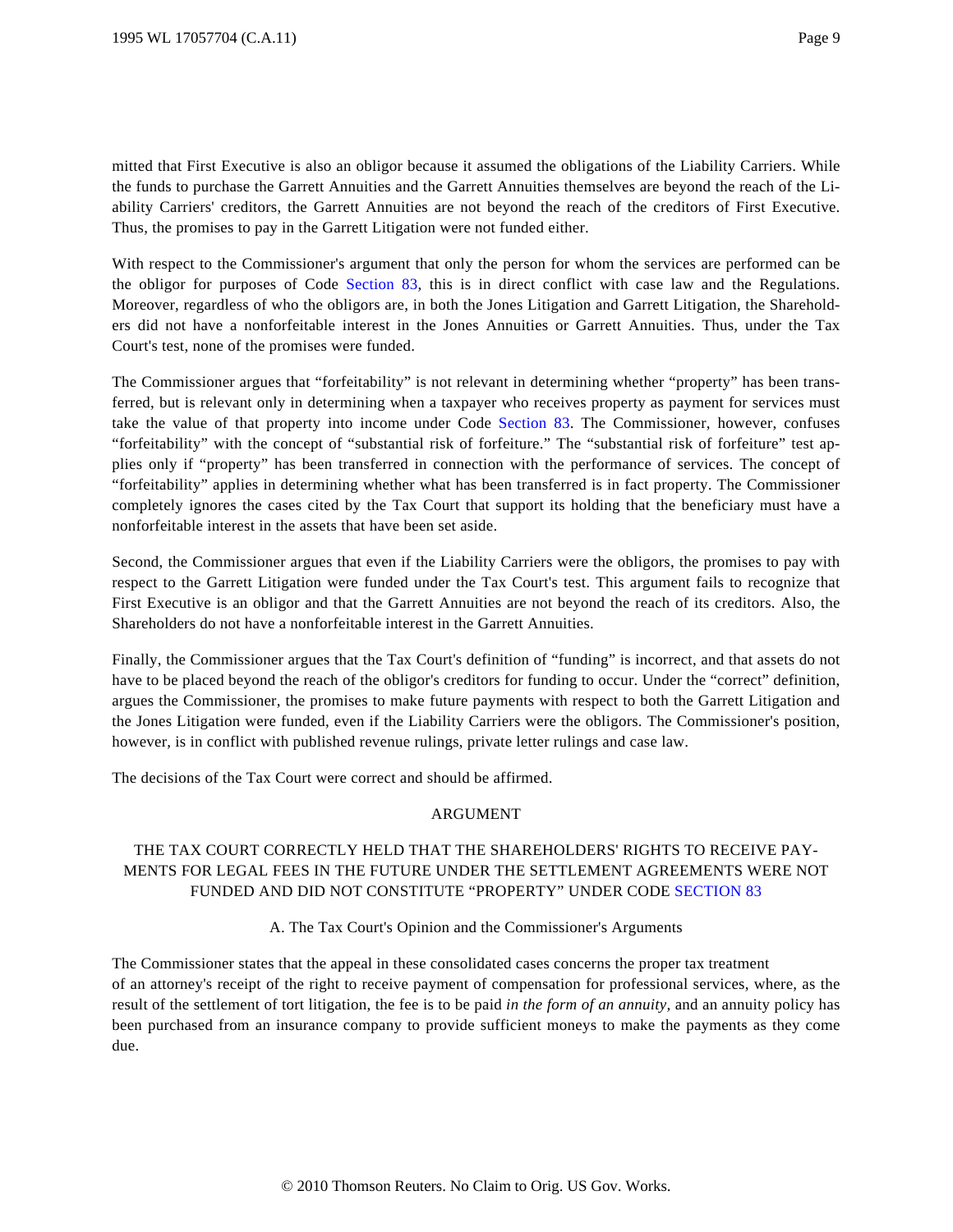Brief for Commissioner (hereinafter "Commr. Br.") at 20 (emphasis added). This is not a correct statement because the legal fees were not paid in the form of an annuity. If that were the case, the Shareholders would have been the owners of the annuities, which they clearly were not. The Commissioner's statement would be correct if the emphasized language was replaced with "in the **\*17** future," so that the clause reads "the fee is to be paid in the future." The Commissioner made a similar mistake in her "Statement of the Issue." *Id.* at 3. The Commissioner does get it right on page 15 of her Brief, where she states:

This income tax case involves the question whether the value of the right to receive payments of attorney's fees *in the form of future payments of money* is reportable as income when that right is received, or whether instead only the amounts of the cash payments are reportable as they are actually received. (Emphasis added.)

Accordingly, this appeal concerns the proper tax treatment of an attorney's receipt of the right to receive payments for legal fees in the future under structured settlement agreements where an annuity has been purchased to provide a source of money to make the future payments.

The Tax Court correctly held that the Settlement Agreements were nothing more than "unfunded and unsecured promises to pay money in the future, ... [and thus] were not property within the meaning of [section 83](http://www.westlaw.com/Find/Default.wl?rs=dfa1.0&vr=2.0&DB=1012823&DocName=26USCAS83&FindType=L)." Doc. 80 at 30. Code [Section 83](http://www.westlaw.com/Find/Default.wl?rs=dfa1.0&vr=2.0&DB=1012823&DocName=26USCAS83&FindType=L) deals with the tax treatment of property transferred in connection with the performance of services, and provides, in relevant part, as follows:

(a) GENERAL RULE. -- If, in connection with the performance of services, property is transferred to any person other than the person for whom such services are performed, the excess of --

(1) the fair market value of such property (determined without regard to any restriction other than a restriction which by its terms will never lapse) at the first time the rights of the person **\*18** having the beneficial interest in such property are transferable or are not subject to a substantial risk of forfeiture, whichever occurs earlier, over (2) the amount (if any) paid for such property,

shall be included in the gross income of the person who performed such services in the first taxable year in which the rights of the person having the beneficial interest in such property are transferable or are not subject to a substantial risk of forfeiture, whichever is applicable.

Thus, in order for Code [Section 83](http://www.westlaw.com/Find/Default.wl?rs=dfa1.0&vr=2.0&DB=1012823&DocName=26USCAS83&FindType=L) to apply, there must be a transfer of "property" to a person in connection with the performance-of services. The sole issue in this appeal is whether the Shareholders' rights to receive future payments under the Settlement Agreements constitute "property."

The Regulations define "property" to include

real and personal property other than either money or an unfunded and unsecured promise to pay money or property in the future. The term also includes a beneficial interest in assets (including money) which are transferred or set aside from the claims of creditors of the transferor, for example, in a trust or escrow account.

[Treas. Reg. § 1.83-3\(e\)](http://www.westlaw.com/Find/Default.wl?rs=dfa1.0&vr=2.0&DB=1016188&DocName=26CFRS1.83-3&FindType=L&ReferencePositionType=T&ReferencePosition=SP_7fdd00001ca15). The Tax Court applied this Regulation to the facts in the present case as follows: Therefore, if the agreement to pay annuities received by petitioners in these cases are to be held to be taxable under [section 83](http://www.westlaw.com/Find/Default.wl?rs=dfa1.0&vr=2.0&DB=1012823&DocName=26USCAS83&FindType=L), it is necessary that in addition to the promise to pay by Georgia Casualty and Stonewall, the evidence show such promise to be either "funded" or "secured."

Doc. 80 at 23.

**\*19** Relying on *[Sproull v. Commissioner](http://www.westlaw.com/Find/Default.wl?rs=dfa1.0&vr=2.0&DB=838&FindType=Y&SerialNum=1951287377),* [16 T.C. 244 \(1951](http://www.westlaw.com/Find/Default.wl?rs=dfa1.0&vr=2.0&DB=838&FindType=Y&SerialNum=1951287377)), *aff'd,* [194 F.2d 541 \(6th Cir. 195](http://www.westlaw.com/Find/Default.wl?rs=dfa1.0&vr=2.0&DB=350&FindType=Y&SerialNum=1952200085)2), *[Centre v.](http://www.westlaw.com/Find/Default.wl?rs=dfa1.0&vr=2.0&DB=838&FindType=Y&SerialNum=1971290034) [Commissioner,](http://www.westlaw.com/Find/Default.wl?rs=dfa1.0&vr=2.0&DB=838&FindType=Y&SerialNum=1971290034)* [55 T.C. 16 \(1970](http://www.westlaw.com/Find/Default.wl?rs=dfa1.0&vr=2.0&DB=838&FindType=Y&SerialNum=1971290034)), and *[Minor v. United States](http://www.westlaw.com/Find/Default.wl?rs=dfa1.0&vr=2.0&DB=350&FindType=Y&SerialNum=1985148622),* [772 F.2d 1472 \(9th Cir. 198](http://www.westlaw.com/Find/Default.wl?rs=dfa1.0&vr=2.0&DB=350&FindType=Y&SerialNum=1985148622)5), the Tax Court found that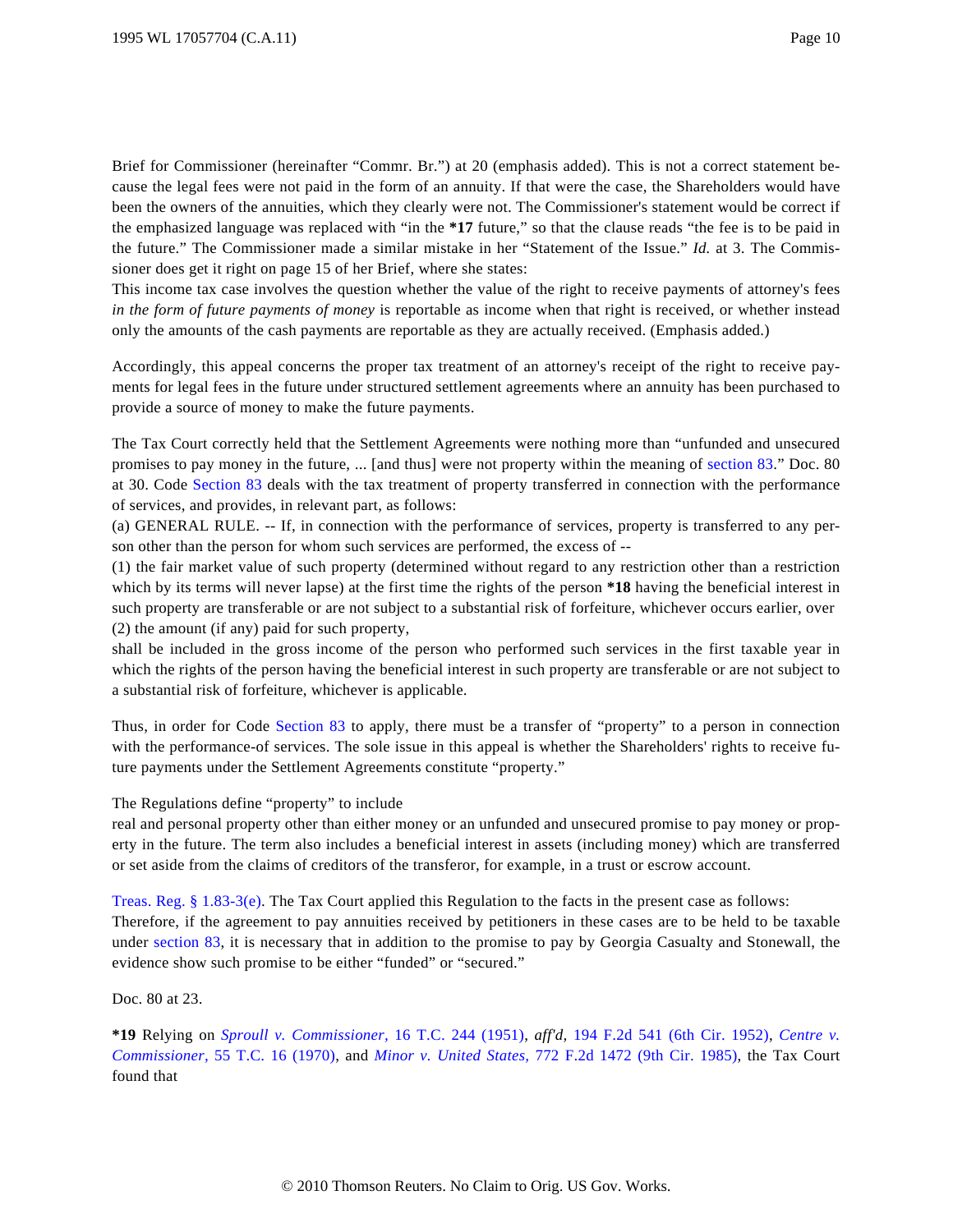funding occurs when no further action is required of the obligor for the trust or insurance proceeds to be distributed or distributable to the beneficiary. Only at the time when the beneficiary obtains a nonforfeitable economic or financial benefit in the trust or insurance policy is the provision for future payments secured or funded. However, if the trust or policy is subject to the rights of general creditors of the obligor, funding has not occurred.

Doc. 80 at 26. Thus, an obligation is "funded" when (i) assets are set aside by the obligor and no further action is required of the obligor for the assets to be distributed or distributable to the beneficiary, (ii) such assets are beyond the reach of the creditors of the obligor, and (iii) the beneficiary has a nonforfeitable interest in the assets that have been set aside.<sup>[FN3]</sup>

FN3. These are the same fundamental concepts of the economic benefit doctrine, which have been codified in Code [Section 83](http://www.westlaw.com/Find/Default.wl?rs=dfa1.0&vr=2.0&DB=1012823&DocName=26USCAS83&FindType=L). John F. Cooper, *The [Economic Benefit Doctrine: How an Unconditional Right](http://www.westlaw.com/Find/Default.wl?rs=dfa1.0&vr=2.0&DB=1186&FindType=Y&ReferencePositionType=S&SerialNum=0102420293&ReferencePosition=273) [to a Future Benefit Causes a Current Tax Detriment](http://www.westlaw.com/Find/Default.wl?rs=dfa1.0&vr=2.0&DB=1186&FindType=Y&ReferencePositionType=S&SerialNum=0102420293&ReferencePosition=273),* [71 Marq. L. Rev. 217, 273 \(1988\)](http://www.westlaw.com/Find/Default.wl?rs=dfa1.0&vr=2.0&DB=1186&FindType=Y&ReferencePositionType=S&SerialNum=0102420293&ReferencePosition=273).

The Tax Court held that the promises to pay the structured legal fees to the Shareholders were not "funded" by the obligors because (i) the Shareholders were neither the owners of nor irrevocable beneficiaries under the annuity policies, (ii) the policy owners had the right to change the annuitant of each policy **\*20** without the consent of the annuitant, and (iii) the Shareholders had no right to accelerate, defer, increase or decrease the periodic payments. *Id.* at 27. In addition, the Tax Court held that the promises to pay were not "secured" because there was no specific property set aside to secure the annuities and because the Shareholders had no greater rights than those of a general creditor. *Id.* at 29-30. Thus, the promises to make future payments to the Shareholders were unfunded and unsecured, and were not property within the meaning of Code [Section 83](http://www.westlaw.com/Find/Default.wl?rs=dfa1.0&vr=2.0&DB=1012823&DocName=26USCAS83&FindType=L). *Id.* at 30.

The Commissioner argues that the Tax Court erred in holding that the promises to make future payments were unfunded.<sup>[FN4]</sup> Her first argument is that the Tax Court incorrectly identified the Liability Carriers as the obligors, and thus applied its test to the wrong promises. According to the Commissioner, the correct obligors were the Shareholders' clients, and their promises were fully funded. This is so, argues the Commissioner, even though the Shareholders did not have nonforfeitable interests in the annuities, because "forfeitability" is not relevant in determining whether funding has occurred. Second, even if the Liability Carriers were the obligors, the promises to pay with respect to the Garrett Litigation were funded under the Tax Court's test, although the Commissioner admits that the promises to pay with respect to the Jones Litigation were not funded under that test. Finally, the Commissioner argues that the Tax Court's definition of "funding" is **\*21** incorrect because there is nothing in the Regulations under Code [Section 83](http://www.westlaw.com/Find/Default.wl?rs=dfa1.0&vr=2.0&DB=1012823&DocName=26USCAS83&FindType=L) that requires assets to be placed beyond the reach of the obligor's creditors for funding to occur. Under the "correct" definition, argues the Commissioner, the promises to make future payments with respect to both the Garrett Litigation and the Jones Litigation were funded, even if the Liability Carriers were the obligors. As shown below, the Commissioner is wrong on all counts.

FN4. The Commissioner did not appeal the Tax Court's holding that the promises were unsecured. B. The Liability Carriers and First Executive Were the Obligors, and Their Obligations Were Not Funded

The Commissioner's first argument is that the Tax Court incorrectly identified the Liability Carriers as the obligors, while the correct obligors were the Shareholders' clients. Commr. Br. at 25. The Commissioner states that for tax purposes

the settlement transactions involved here are analytically no different from the clients' receiving a cash payment from the liability insurers, followed by the clients' using a portion of that cash to buy annuity contracts payable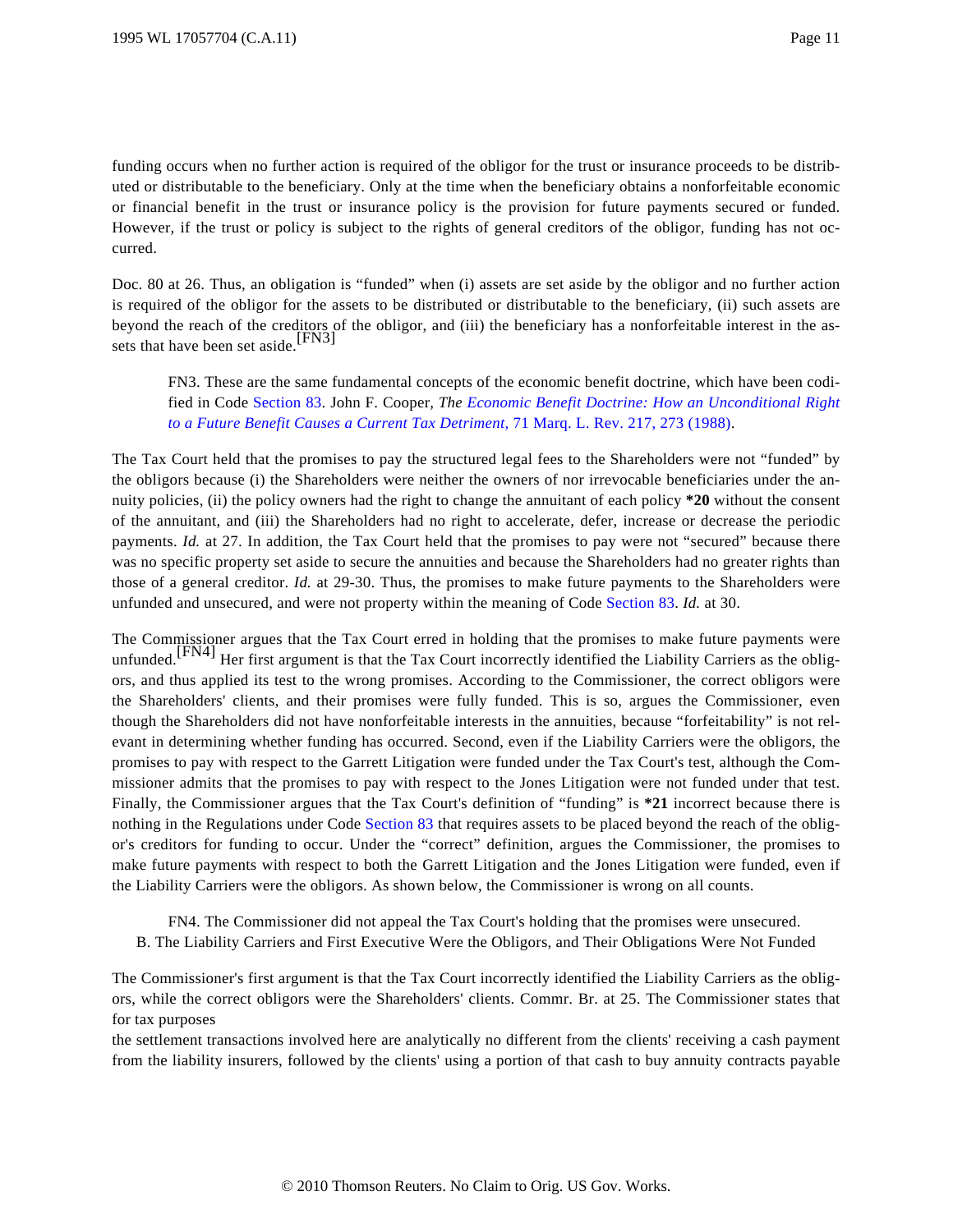to taxpayers to satisfy a promise by the clients to pay their fee to taxpayers in future installments ... and then delivering the annuity contracts to taxpayers.

*Id.* at 25-26. This statement is false and contrary to the record because the Shareholders in fact never received the annuity contracts. The Commissioner's hypothetical would be more accurate if she postulated that the clients bought annuity contracts payable to the Shareholders, and the *clients* maintained ownership of the annuities. Under that hypothetical, the clients' promises to pay the Shareholders would *not* be funded because the annuity contracts would be subject to the creditors of the clients.

**\*22** Nevertheless, the Commissioner argues that "viewed in this light," the clients' obligation to pay part of their recovery to the Shareholders has been paid in full, because they transferred to the Shareholders a portion of their right to receive payments of money from an insurance company in the future. If not paid in full, argues the Commissioner, the clients' promises have at least been "funded" because the rights to future payments from the Liability Carriers that were transferred to the Shareholders are not subject to the claims of the clients' creditors. Thus, because the clients' promises are funded, they constitute "property" for purposes of Code [Section 83](http://www.westlaw.com/Find/Default.wl?rs=dfa1.0&vr=2.0&DB=1012823&DocName=26USCAS83&FindType=L). *Id.* at 27.

The primary defect in the Commissioner's argument is that she assumes there can be only one obligor. Nowhere in Code [Section 83](http://www.westlaw.com/Find/Default.wl?rs=dfa1.0&vr=2.0&DB=1012823&DocName=26USCAS83&FindType=L) or the Regulations thereunder is there a limitation on the number or identity of the obligors. In fact, as discussed below, the Regulations contemplate that in some cases there will be more than one obligor ( *e.g.,* where the obligor is not the person for whom services are performed).

It is true that under the Fee Agreement and the New Fee Agreement the clients agreed to pay the Shareholders a percentage of what was recovered on their behalf by the Shareholders. However, in the Jones Litigation Stonewall agreed to make certain payments to the Shareholders pursuant to the Jones Settlement Agreement, and therefore became an obligor. Stonewall purchased the Jones Annuities from Manufacturers Life to provide a source of funds for its obligations, and Stonewall was the owner of each of **\*23** the Jones Annuities. Thus, the Jones Annuities were subject to the claims of Stonewall's creditors.

In the Garrett Litigation, the Liability Carriers agreed to make certain payments to the Shareholders pursuant to the Garrett Settlement Agreement. In addition, the Liability Carriers paid First Executive a sum sufficient to purchase the Garrett Annuities, in consideration for the assumption by First Executive of the Liability Carriers' obligations to make payments to the Shareholders under the Garrett Settlement Agreement. Thus, it is submitted that there were two obligors -- the Liability Carriers, who transferred the premium amount to First Executive; and First Executive, which transferred the premium amount to Executive Life. While the initial transfer by the Liability Carriers would appear to put the transferred funds and the Garrett Annuities beyond the reach of their creditors, the Shareholders still did not have nonforfeitable rights in the Garrett Annuities because they were subject to the claims of First Executive's creditors.

The Commissioner also argues that only the person for whom the services are performed can be the obligor for purposes of Code [Section 83](http://www.westlaw.com/Find/Default.wl?rs=dfa1.0&vr=2.0&DB=1012823&DocName=26USCAS83&FindType=L); thus, the Liability Carriers cannot be the obligors. Her argument is based on the fact that in each of the cases relied on by the Tax Court in formulating its "funding" test -- *Sproull, Centre* and *Minor* -- the obligor was the recipient of the services performed. Commr. Br. at 27. The Appellees do not dispute that the Liability Carriers and First Executive were not the parties for whom services were rendered by the Shareholders. In this regard, **\*24** however, "[t]he property need not be transferred by the person for whom the services are performed for [section 83](http://www.westlaw.com/Find/Default.wl?rs=dfa1.0&vr=2.0&DB=1012823&DocName=26USCAS83&FindType=L) to control." *[Adair v. Commissioner](http://www.westlaw.com/Find/Default.wl?rs=dfa1.0&vr=2.0&DB=1620&FindType=Y&ReferencePositionType=S&SerialNum=1985007049&ReferencePosition=627),* [50 T.C.M. 620, 627 \(1985\)](http://www.westlaw.com/Find/Default.wl?rs=dfa1.0&vr=2.0&DB=1620&FindType=Y&ReferencePositionType=S&SerialNum=1985007049&ReferencePosition=627). Moreover, the Regulations explicitly state that "[t]his paragraph applies to a transfer of property in connection with the per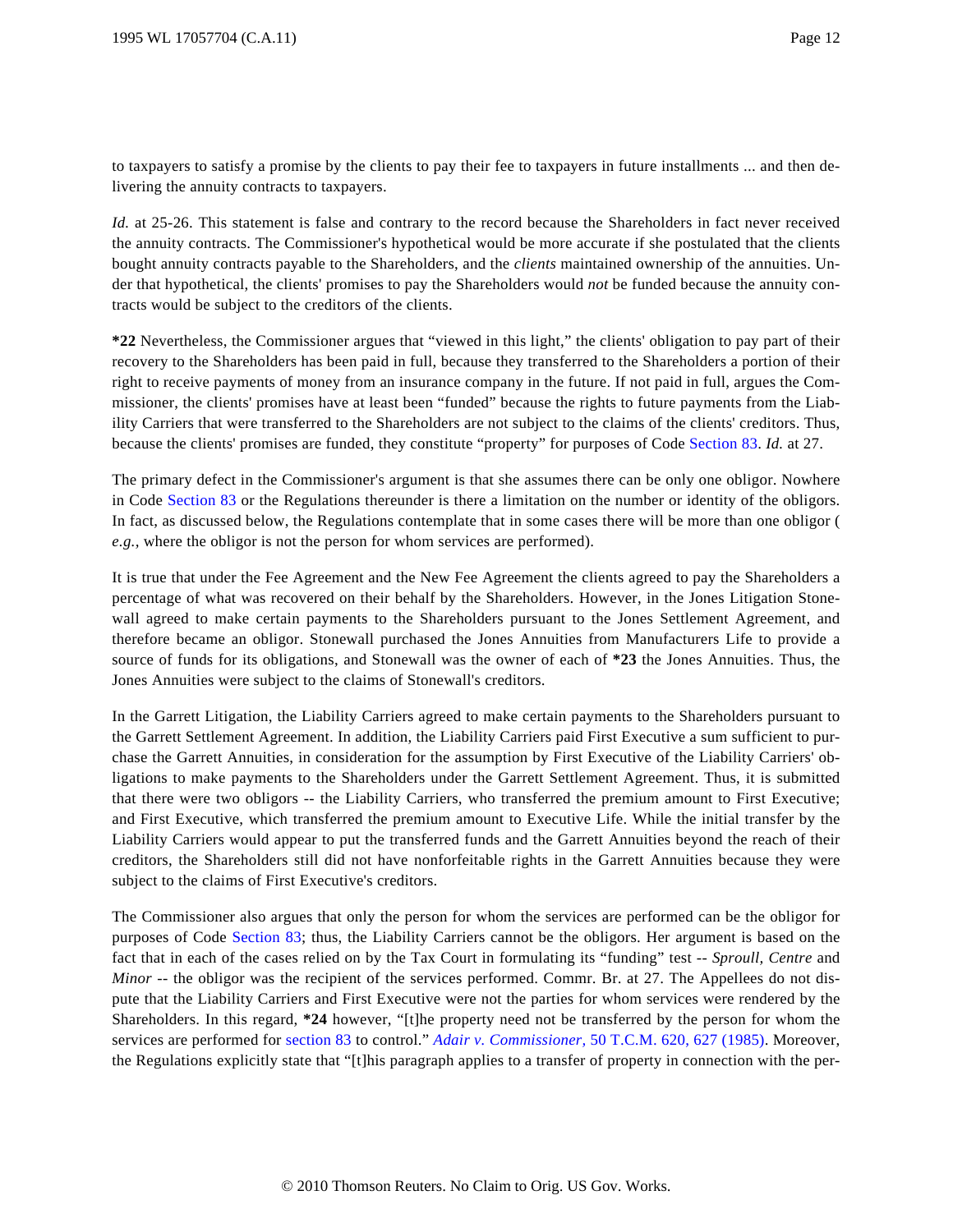formance of services *even though the transferor is not the person for whom such services are performed.*" Treas. Reg. § 1.83-l(a)(1) (emphasis added). Therefore, it is absolutely clear that it makes no difference for purposes of analyzing Code [Section 83](http://www.westlaw.com/Find/Default.wl?rs=dfa1.0&vr=2.0&DB=1012823&DocName=26USCAS83&FindType=L) that the Shareholders did not perform services for the obligors.

The Commissioner concludes that if the clients are the obligors, the application of the Tax Court's rule for determining when an obligation is funded "leads inevitably to the conclusion that the clients' promises were funded, if not fully performed." Commr. Br. at 28. Her argument goes as follows. First, the clients were the recipients of the Shareholders' services and the clients did not have to do anything else for the structured payments to be made to the Shareholders. *Id.* In addition, each Shareholder received an interest in "what amounts to an annuity policy ... when the settlement agreements in the Garrett and Jones cases became effective, and that interest was and is beyond the reach of the clients' creditors." *Id.* However, even assuming (i) that the clients were the obligors, (ii) that nothing else was required of them for the structured payments to be made to the Shareholders, and (iii) that the assets were beyond the reach of the clients' creditors, the clients' obligations still would not be **\*25** funded because the Shareholders did not have a nonforfeitable interest in the assets that were set aside.

The Commissioner's response is that "forfeitability" is not relevant in determining whether "property" has been transferred, but is relevant only in determining when a taxpayer who receives property as payment for services must take the value of that property into income under Code [Section 83](http://www.westlaw.com/Find/Default.wl?rs=dfa1.0&vr=2.0&DB=1012823&DocName=26USCAS83&FindType=L). Commr. Br. at 28. The Commissioner, however, confuses "forfeitability" with the concept of "substantial risk of forfeiture." [Section 83\(a\)](http://www.westlaw.com/Find/Default.wl?rs=dfa1.0&vr=2.0&DB=1012823&DocName=26USCAS83&FindType=L&ReferencePositionType=T&ReferencePosition=SP_8b3b0000958a4) provides that where property is transferred to a person in connection with the performance of services, the fair market value of such property over the amount paid for it will be included in the gross income of the service provider "in the first taxable year in which the rights of the person having the beneficial interest in such property are transferable or are not subject to a substantial risk of forfeiture ...." The "substantial risk of forfeiture" test applies only if "property" has been transferred in connection with the performance of services. The concept of "forfeitability" applies in determining whether what has been transferred is in fact "property." The Commissioner completely ignores the three cases cited by the Tax Court in holding that the beneficiary must have a nonforfeitable interest in the assets that have been set aside. For example, in *Minor* the Ninth Circuit Court of Appeals stated that "[i]n cases where courts or the IRS have found a current economic benefit to have been conferred, the employer's **\*26** contribution has always been secured *or the employee's interest has been nonforfeitable.* " [772 F.2d at 147](http://www.westlaw.com/Find/Default.wl?rs=dfa1.0&vr=2.0&DB=350&FindType=Y&ReferencePositionType=S&SerialNum=1985148622&ReferencePosition=1474)4 (emphasis added).

The Commissioner's second argument is that even if the Tax Court is correct that the Liability Carriers were the obligors, there is a critical distinction between the settlements in the Garrett Litigation and the Jones Litigation, which distinction the Tax Court ignored. This distinction is that in the Jones Litigation, Stonewall purchased the Jones Annuities from Manufacturers Life and remained the owner of the Annuities, while in the Garrett Litigation there was a "qualified assignment" of the Liability Carriers' obligations to First Executive, which purchased and became the owner of the Garrett Annuities from Executive Life.

The Commissioner admits that under the Tax Court's definition of funding, the Tax Court was correct in holding that the obligations in the Jones Litigation were not funded because the Jones Annuities were subject to the rights of Stonewall's creditors. Commr. Br. at 31. Concerning the Garrett settlement, when the Liability Carriers paid to First Executive the money necessary to purchase the Garrett Annuities from Executive Life, the Liability Carriers transferred that money and the Garrett Annuities beyond the reach of their creditors. Thus, argues the Commissioner, because the Liability Carriers did not need to do anything else to cause the future payments to be made to the Shareholders, "the promise to pay taxpayers' fees with respect to the Garrett settlement was fully funded." *Id.* at 32.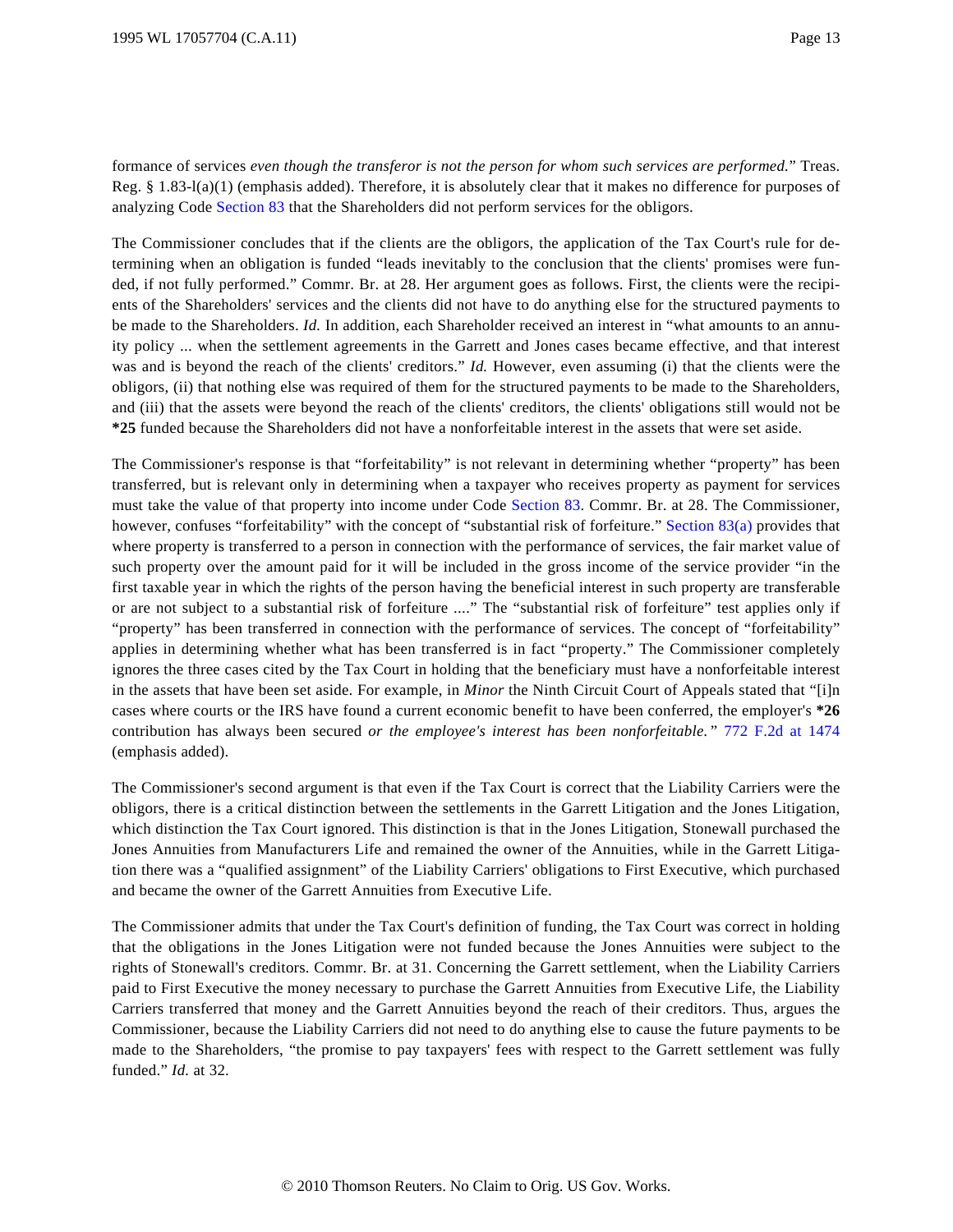**\*27** There are two problems with the Commissioner's argument. First, it fails to recognize that First Executive is an obligor and that the Garrett Annuities are not beyond the reach of First Executive's creditors. Second, the Shareholders still do not have a nonforfeitable interest in the Garrett Annuities, regardless of the identity of the obligor.

### C. The Tax Court Applied the Correct Definition of Funding

The Commissioner's third argument is that there is nothing in the language of Regulations [section 1.83-3\(e](http://www.westlaw.com/Find/Default.wl?rs=dfa1.0&vr=2.0&DB=1016188&DocName=26CFRS1.83-3&FindType=L&ReferencePositionType=T&ReferencePosition=SP_7fdd00001ca15)), which defines "property," to require that assets be placed beyond the reach of the obligor's creditors for funding to occur. Commr. Br. at 33. The Commissioner supports her argument with "general understandings" and definitions of "fund" from The American Heritage Dictionary and The American College Dictionary, concluding that "[t]he term 'funded' as used in the context of the regulation ... describes an investment, an earmarking or appropriation of assets, or a transfer to a third party to arrange or provide for future payment." *Id.* at 34. Thus, "[t]he liability insurers' purchases of annuity policies that provide cash flows precisely equal to the future payments owed to taxpayers here plainly was a method of 'funding' those obligations." *Id.*<sup>[FN5]</sup>

FN5. The Commissioner also argues that the language in the settlement documents and Code [Section](http://www.westlaw.com/Find/Default.wl?rs=dfa1.0&vr=2.0&DB=1012823&DocName=26USCAS130&FindType=L) [130](http://www.westlaw.com/Find/Default.wl?rs=dfa1.0&vr=2.0&DB=1012823&DocName=26USCAS130&FindType=L) shows that the promises "were 'funded' within the ordinary meaning of that term." Commr. Br. at 35-36.

**\*28** The Commissioner's position in her Brief is clearly at odds with the position of the Internal Revenue Service (the "Service") in [Rev. Rul. 79-220, 1979-2 C.B. 74](http://www.westlaw.com/Find/Default.wl?rs=dfa1.0&vr=2.0&DB=1048&FindType=Y&SerialNum=1979020295). In that ruling a liability insurance carrier, as part of a settlement, agreed to provide monthly payments to the defendant for the longer of the defendant's lifetime or 20 years. The liability carrier purchased a single premium annuity contract from another insurance company, and directed the insurance company to make the annuity payments directly to the defendant. The liability carrier was the owner of the annuity contract and had all rights of ownership, including the right to change the annuitant.

The Service found that there was a continuing obligation by the liability carrier to make the monthly payments to the defendant for the agreed period. The liability carrier's

purchase of a single premium annuity contract from the other insurance company *was merely an investment by [the liability carrier]* to provide a source of funds for [the liability carrier] to satisfy its obligation to [the defendant]. .... [H]ere, the arrangement was merely a matter of convenience to the obligor and did not give the recipient any right to the annuity itself.

*Id.* at 104 (emphasis added). The Service held that the defendant "had a right to receive only the monthly payments and did not have the actual or constructive receipt or the economic benefit of the lump-sum amount that was invested to yield that monthly payment." *Id.*

The facts in [Rev. Rul. 79-220](http://www.westlaw.com/Find/Default.wl?rs=dfa1.0&vr=2.0&DB=0001048&FindType=Y&SerialNum=1979020295) are very similar to the facts in this case. In both situations a liability carrier paid for an **\*29** annuity and directed the insurance company to make payments to the annuitant, but the liability carrier remained liable for the payments to the annuitant. Under the Commissioner's proposed definition, the liability carrier in the ruling would have "funded" its obligation. The Service, however, found to the contrary in [Rev.](http://www.westlaw.com/Find/Default.wl?rs=dfa1.0&vr=2.0&DB=0001048&FindType=Y&SerialNum=1979020295) [Rul. 79-220](http://www.westlaw.com/Find/Default.wl?rs=dfa1.0&vr=2.0&DB=0001048&FindType=Y&SerialNum=1979020295), holding that the defendant in the revenue ruling "had a right to receive only the monthly payments and did not have the actual or constructive receipt or the economic benefit of the lump-sum amount that was invested to yield that monthly payment." *Id.*

The Commissioner's position is also contrary to a longstanding position of the Service in the "rabbi trust" area.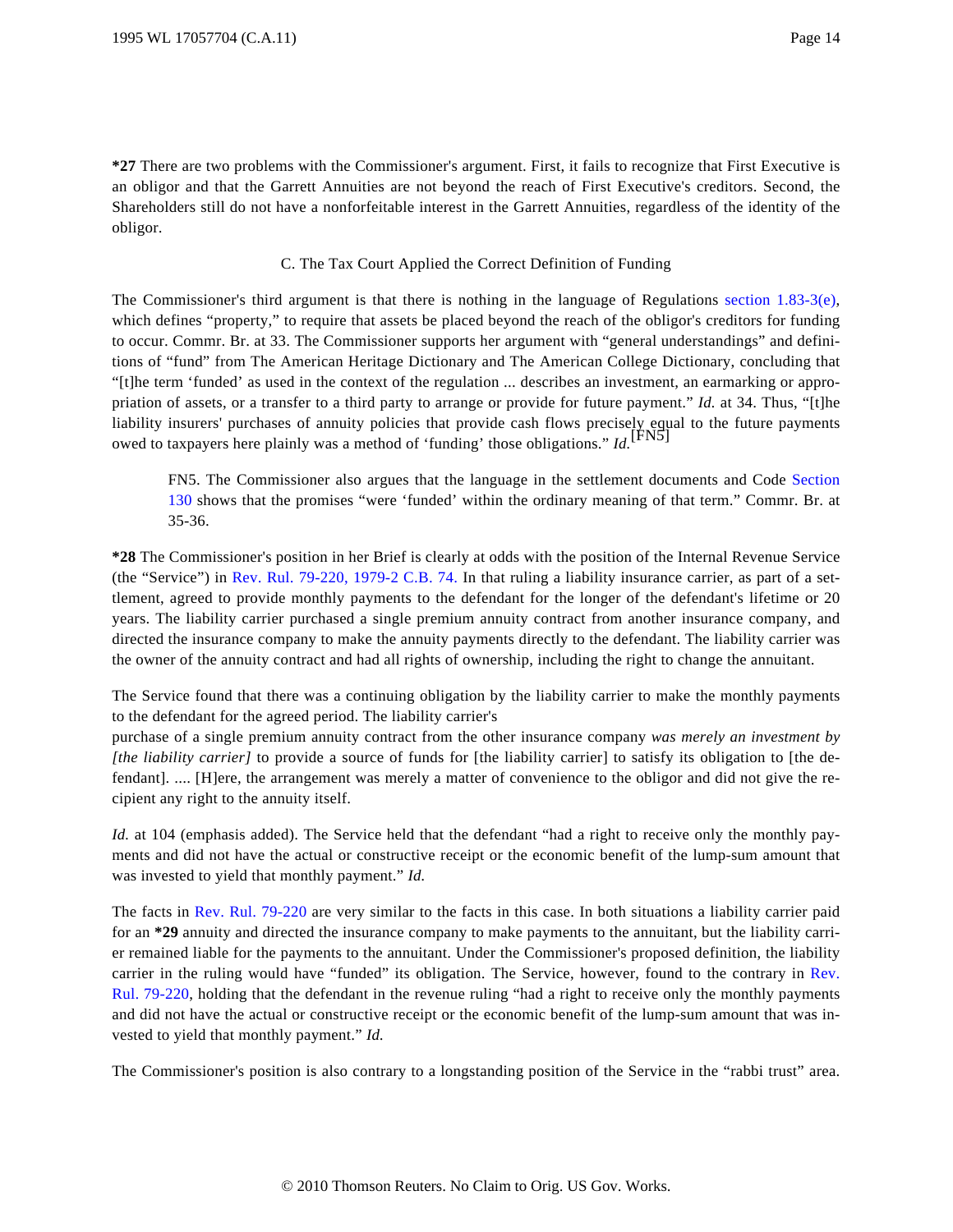"Rabbi trusts" are considered by the Service to be unfunded and do not result in current taxation to the employee precisely because the assets are subject to the claims of the obligor's creditors. In a typical "rabbi trust" arrangement, an employer places funds in a trust for the benefit of an employee, but the trust's assets remain subject to the employer's creditors. The first ruling on this type arrangement, which involved a synagogue and its rabbi, was [Priv. Ltr. Rul. 8113107 \(Dec. 31, 1980\)](http://www.westlaw.com/Find/Default.wl?rs=dfa1.0&vr=2.0&DB=0004309&FindType=Y&SerialNum=1980034226). In that ruling, the Service stated as follows:

Pursuant to the [economic benefit] theory, the creation by an obligor of a fund in which the taxpayer has vested rights will result in immediate inclusion by the taxpayer of the amount funded. A "fund" is created when an amount is irrevocably placed with a third party, and a taxpayer's interest in the fund is "vested" if it is nonforfeitable.

**\*30** The Service concluded that a fund had not been created that would trigger taxation of the employee on the funding of the trust. Because the assets of the trust were subject to the claims of the employer/obligor's creditors, the employer/obligor could not be viewed as having irrevocably placed the funds with a third party. This failure also prevented the rabbi from receiving a vested nonforfeitable interest in the trust. Thus, the principal and interest of the trust could only be included in the rabbi's gross income in the year he actually received it, or when it was otherwise made available to him.

The Service has since issued numerous similar rulings where it concluded that the exposure of trust assets to the creditors of the obligor was sufficient to prevent the application of the economic benefit doctrine to nonqualified employee benefits. *See, e.g.,* [Priv. Ltr. Rul. 8325100 \(Mar. 23, 1983](http://www.westlaw.com/Find/Default.wl?rs=dfa1.0&vr=2.0&DB=0004309&FindType=Y&SerialNum=1983037084)); [Priv. Ltr. Rul. 8329070 \(April 21, 1983](http://www.westlaw.com/Find/Default.wl?rs=dfa1.0&vr=2.0&DB=0004309&FindType=Y&SerialNum=1983037464)); [Priv. Ltr. Rul. 8418105 \(Jan. 31, 1984](http://www.westlaw.com/Find/Default.wl?rs=dfa1.0&vr=2.0&DB=0004309&FindType=Y&SerialNum=1984041450)); [Priv. Ltr. Rul. 8439012 \(June 22, 1984](http://www.westlaw.com/Find/Default.wl?rs=dfa1.0&vr=2.0&DB=0004309&FindType=Y&SerialNum=1984043027)); [Priv. Ltr. Rul. 8509023 \(Nov.](http://www.westlaw.com/Find/Default.wl?rs=dfa1.0&vr=2.0&DB=0004309&FindType=Y&SerialNum=1984038732) [29, 1984](http://www.westlaw.com/Find/Default.wl?rs=dfa1.0&vr=2.0&DB=0004309&FindType=Y&SerialNum=1984038732)); [Priv. Ltr. Rul. 8641039 \(July 15, 198](http://www.westlaw.com/Find/Default.wl?rs=dfa1.0&vr=2.0&DB=0004309&FindType=Y&SerialNum=1986033623)6); [Priv. Ltr. Rul. 8702021 \(Oct. 10, 198](http://www.westlaw.com/Find/Default.wl?rs=dfa1.0&vr=2.0&DB=0004309&FindType=Y&SerialNum=1986034257)6); [Priv. Ltr. Rul](http://www.westlaw.com/Find/Default.wl?rs=dfa1.0&vr=2.0&DB=0004309&FindType=Y&SerialNum=1986035714). [8711033 \(Dec. 12, 1986](http://www.westlaw.com/Find/Default.wl?rs=dfa1.0&vr=2.0&DB=0004309&FindType=Y&SerialNum=1986035714)); [Priv. Ltr. Rul. 8722035 \(Feb. 27, 1987](http://www.westlaw.com/Find/Default.wl?rs=dfa1.0&vr=2.0&DB=0004309&FindType=Y&SerialNum=1987188463)); and [Priv. Ltr. Rul. 8727028 \(April 3, 1987](http://www.westlaw.com/Find/Default.wl?rs=dfa1.0&vr=2.0&DB=0004309&FindType=Y&SerialNum=1987190905)). *[Cf.](http://www.westlaw.com/Find/Default.wl?rs=dfa1.0&vr=2.0&DB=3002&FindType=Y&SerialNum=1984256453)* [Gen. Couns. Mem. 39230 \(May 7, 1984](http://www.westlaw.com/Find/Default.wl?rs=dfa1.0&vr=2.0&DB=3002&FindType=Y&SerialNum=1984256453)). Thus, it is clear that placing the obligor's assets beyond the reach of its creditors is a valid and essential - part of the funding test for purposes of Code [Section 83](http://www.westlaw.com/Find/Default.wl?rs=dfa1.0&vr=2.0&DB=1012823&DocName=26USCAS83&FindType=L).

The Commissioner is grasping at straws when she cites to nonlegal dictionaries and general understandings to support her **\*31** argument that the assets need not be placed beyond the reach of the obligor's creditors. She ignores the case law cited by the Tax Court. *See [Minor,](http://www.westlaw.com/Find/Default.wl?rs=dfa1.0&vr=2.0&DB=350&FindType=Y&ReferencePositionType=S&SerialNum=1985148622&ReferencePosition=1475)* [772 F.2d at 1475](http://www.westlaw.com/Find/Default.wl?rs=dfa1.0&vr=2.0&DB=350&FindType=Y&ReferencePositionType=S&SerialNum=1985148622&ReferencePosition=1475) ("If the employee's interest is unsecured *or not otherwise protected from the employer's creditors,* the employee's interest is not taxable property ..." (emphasis added)). She also ignores the intent of Code [Section 83](http://www.westlaw.com/Find/Default.wl?rs=dfa1.0&vr=2.0&DB=1012823&DocName=26USCAS83&FindType=L) and the language of Regulations [section](http://www.westlaw.com/Find/Default.wl?rs=dfa1.0&vr=2.0&DB=1016188&DocName=26CFRS1.83-3&FindType=L&ReferencePositionType=T&ReferencePosition=SP_7fdd00001ca15) [1.83-3\(e\)](http://www.westlaw.com/Find/Default.wl?rs=dfa1.0&vr=2.0&DB=1016188&DocName=26CFRS1.83-3&FindType=L&ReferencePositionType=T&ReferencePosition=SP_7fdd00001ca15), [Rev. Rul. 79-220](http://www.westlaw.com/Find/Default.wl?rs=dfa1.0&vr=2.0&DB=0001048&FindType=Y&SerialNum=1979020295) and numerous private letter rulings. There is neither a legal basis nor a policy reason for this Court to adopt the Commissioner's reasoning; whereas, the Tax Court's well-reasoned opinion properly applies the law to conclude that the Shareholders' rights to receive payments for legal fees in the future under the Settlement Agreements did not constitute "property" under Code [Section 83](http://www.westlaw.com/Find/Default.wl?rs=dfa1.0&vr=2.0&DB=1012823&DocName=26USCAS83&FindType=L).

#### **CONCLUSION**

For the foregoing reasons, the decisions of the Tax Court should be affirmed.

Richard A. CHILDS, Petitioner-Appellee, v. COMMISSIONER OF INTERNAL REVENUE, Respondent-Appellant. Mimi P. CHILDS, Petitioner-Appellee, v. COMMISSIONER OF INTERNAL REVENUE, Respondent-Appellant. John C. SWEARINGEN, Jr. and Suzanne N. Swearingen, Petitioners-Appellees, v. COMMISSIONER OF INTERNAL REVENUE, Respondent-Appellant. Ben B. PHILIPS, Petitioner-Appellee, v. COMMISSION-ER OF INTERNAL

1995 WL 17057704 (C.A.11 ) (Appellate Brief )